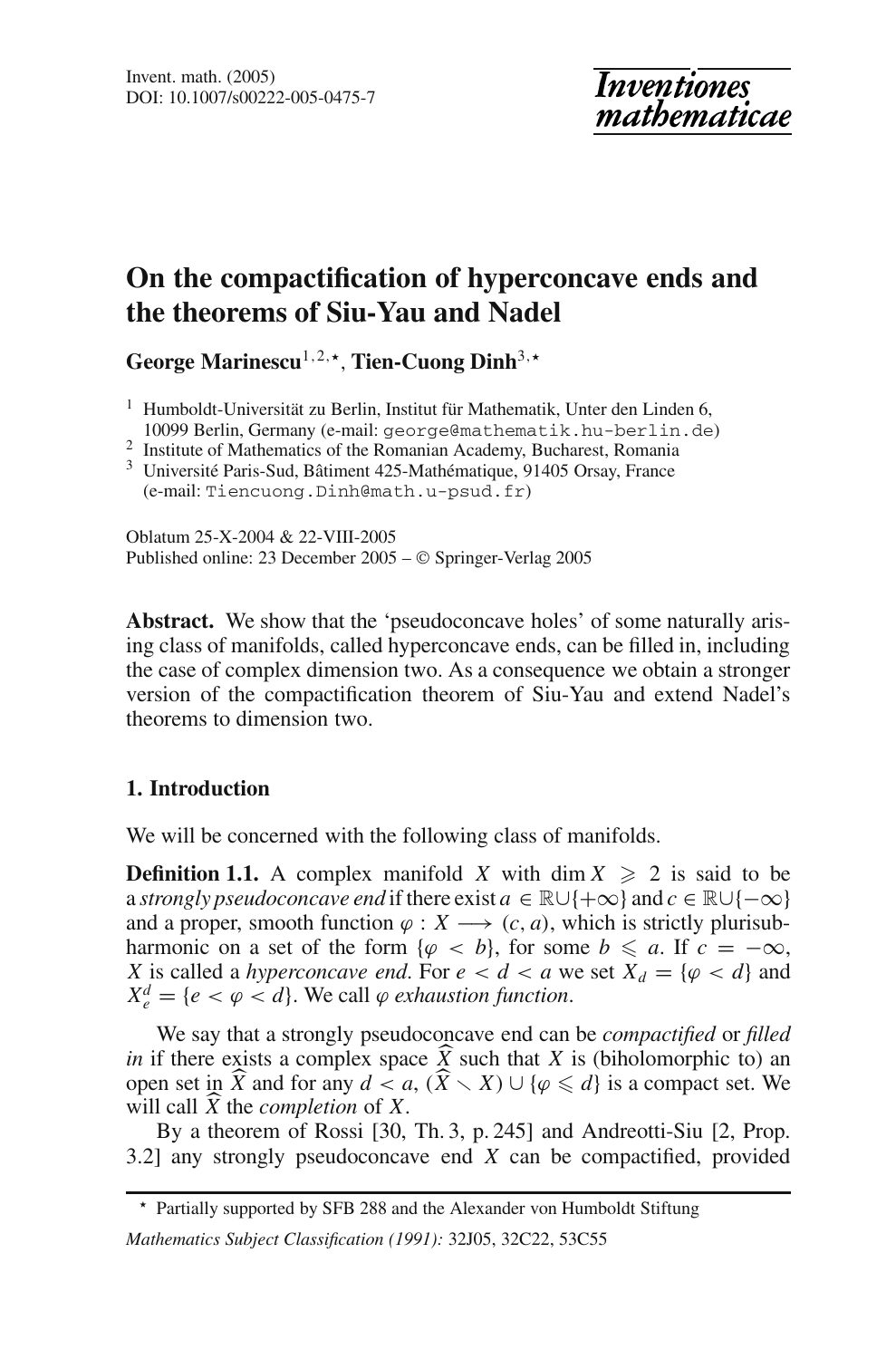$\dim X \geq 3$ . This is no longer true if  $\dim X = 2$ , as shown in a counterexample of Grauert, Andreotti-Siu and Rossi [18,2,30].

Our goal is to compactify the hyperconcave ends also in dimension two. Let us mention some examples. The regular part of a variety with isolated singularities is a hyperconcave end. The same is true for the complement of a compact completely pluripolar set (the set where a strongly plurisubharmonic function equals  $-\infty$ ) in a complex manifold. The first step in the proof of the Siu-Yau compactification theorem [35] is to show that a complete Kähler manifold *X* of finite volume and sectional curvature pinched between two negative constants has hyperconcave ends. One can also check that the examples of Grauert, Andreotti-Siu and Rossi are not hyperconcave ends.

**Theorem 1.2.** *Any hyperconcave end X can be compactified. Moreover, if*  $\varphi$  *is strictly plurisubharmonic on the whole X, the completion*  $\hat{X}$  *can be chosen a normal Stein space with at worst isolated singularities.*

The motivation for the study of the compactification of hyperconcave ends comes from the theory of complex-analytic compactification of quotients  $X = \mathbb{B}^n/\Gamma$  of the unit ball in  $\mathbb{C}^n$ ,  $n \geq 2$  by arithmetic groups  $\Gamma$ . The Satake-Baily-Borel compactification  $\widehat{X}$  of  $X = \mathbb{B}^n/\Gamma$  is obtained by adding a finite set of points which are isolated singularities. The Siu-Yau theorem gives a differential geometric proof of this fact, first by proving that *X* has hyperconcave ends and then showing it can be compactified by adding finitely many points. In this context, our next goal is to find necessary conditions for a manifold with hyperconcave ends to be analytically compactified by adding one point at each end. This also yields a complex analytic proof of the second step of Siu-Yau's theorem (see Corollary 5.1). For more results on the compactification of complete Kähler-Einstein manifolds of finite volume and bounded curvature we refer to Mok [24] and the references therein.

**Theorem 1.3.** Let X be a hyperconcave end and let  $\widehat{X}$  be a smooth com*pletion of X. Assume that X can be covered by Zariski-open sets which are uniformized by Stein manifolds. Then*  $\widehat{X} \setminus X$  *is the union of a finite* set  $D'$  and an exceptional analytic set which can be blown down to a finite *set D and an exceptional analytic set which can be blown down to a finite* set D. Each connected component of  $X_c$ , for sufficiently small c, can be *analytically compactified by one point from D'*  $\cup$  *D. If X itself has a Stein cover,*  $D' = \emptyset$  *and D consists of the singular set of the Remmert reduction of X.*

Let us note that the result is natural, in the light of a recent result of Coltoiu-Tibăr [8], asserting that the universal cover of a small punctured neighbourhood of an isolated singularity of dimension two is Stein, whenever the fundamental group of the link is infinite.

Theorem 1.3 affords the extension to dimension two of Nadel's theorems [25]. If in Definition 1.1 we may take  $a = +\infty$  and  $\varphi$  bounded from above, the manifold *X* is said to be *hyper* 1*-concave*. In this case  $\{\varphi \geq c\}$  is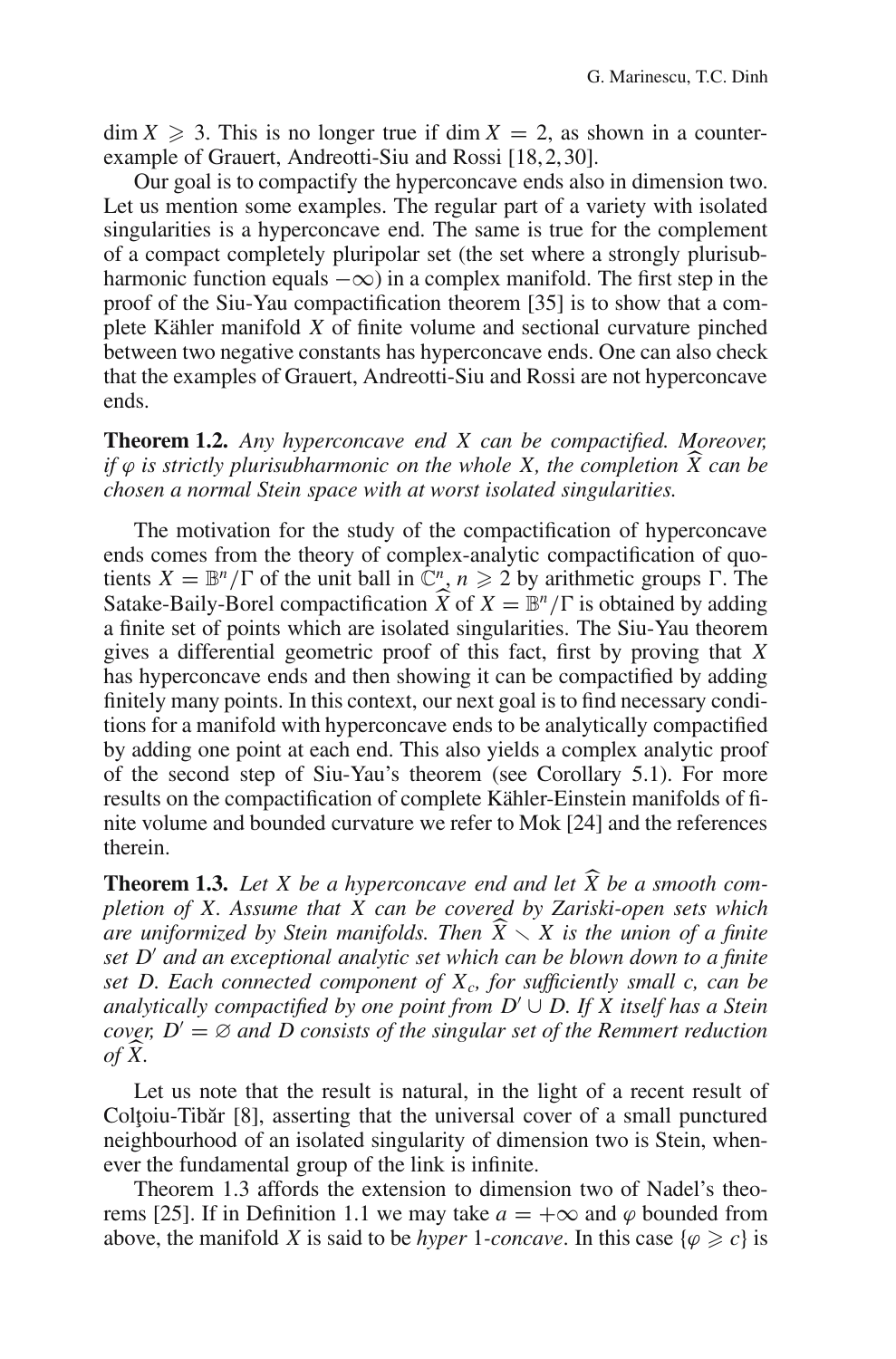compact for every  $c \in \mathbb{R}$ . Hyper 1- concave manifolds are particular cases of strongly 1-concave manifolds in the sense of Andreotti-Grauert [1].

**Corollary 1.4.** Let X be a connected manifold of dimension  $n \geq 2$ . The fol*lowing conditions are necessary and sufficient for X to be a quasiprojective manifold which can be compactified to a Moishezon space by adding finitely many points:* (*i* ) *X is hyper* 1*-concave,* (*ii* ) *X admits a line bundle E such that the ring*  $\bigoplus_{k>0} H^0(X, E^k)$  *separates points and gives local coordinates, and* (*iii* ) *X can be covered by Zariski-open sets which can be uniformized by Stein manifolds. If X has a Stein cover, one adds only singular points.*

Corollary 1.4 yields, in dimension two, a version of Nadel-Tsuji theorem [26] together with a completely complex-analytic proof of the compactification of arithmetic quotients. It answers also [24, Prob. 1] for the case  $q = 0$ .

In [23] we apply the results of this paper to ball quotients of dimension two having a strongly pseudoconvex boundary, extending results of Burns and Napier-Ramachandran [27]. Another application of the above theorems is the embedding of Sasakian manifolds [23,29].

The organization of the paper is as follows. In Sect. 2 we construct holomorphic functions on a hyperconcave end and then we prove Theorem 1.2 in Sect. 3. The proof of Theorem 1.3 occupies Sect. 4 and in Sect. 5 we extend Nadel's and Andreotti-Siu theorems to dimension two.

# **2. Existence of holomorphic functions**

The idea of proof is to analytically embed small strips  $X_e^{e^*}$ , for  $e < e^*$  in a neighbourhood of minus infinity, into the difference of two concentric polydiscs in the euclidian space. Then we apply the Hartogs extension theorem to extend the image to an analytic set which will provide the compactification. To obtain the embedding we follow the strategy of Grauert and Kohn for the solution of the Levi problem. Namely, we solve the  $L^2$  $\overline{\partial}$ -Neumann for (0, 1)-forms on domains  $X_d$  with strongly pseudoconvex boundary  $\{\varphi = d\}$  endowed with a complete metric at minus infinity. This entails the finiteness of the  $L^2$  Dolbeault cohomology  $H_{(2)}^{0,1}(X_d)$  which in turn implies the existence of peak holomorphic functions at each point of the boundary  $\{\varphi = d\}$ . Note that, as a consequence of the Andreotti-Grauert theory [1], in dimension two, the sheaf cohomology group  $H^1(X_e^d, \mathcal{F})$  of a strip  $X_e^d$ , where  $e < d < b$ , is infinite dimensional for any coherent analytic sheaf  $\mathcal F$ . This makes possible the counterexamples of Grauert-Andreotti-Rossi. On the other hand, the finiteness of this group in dimension greater than three implies the Rossi and Andreotti-Siu theorems [30,2].

We shall suppose henceforth without loss of generality that  $b > 0$ . The function  $\chi = -\log(-\varphi)$  is smooth and strictly plurisubharmonic on  $X_0$ . We set

(2.1) 
$$
\omega = \sqrt{-1} \partial \overline{\partial} \chi = -\sqrt{-1} \partial \overline{\partial} \log (-\varphi).
$$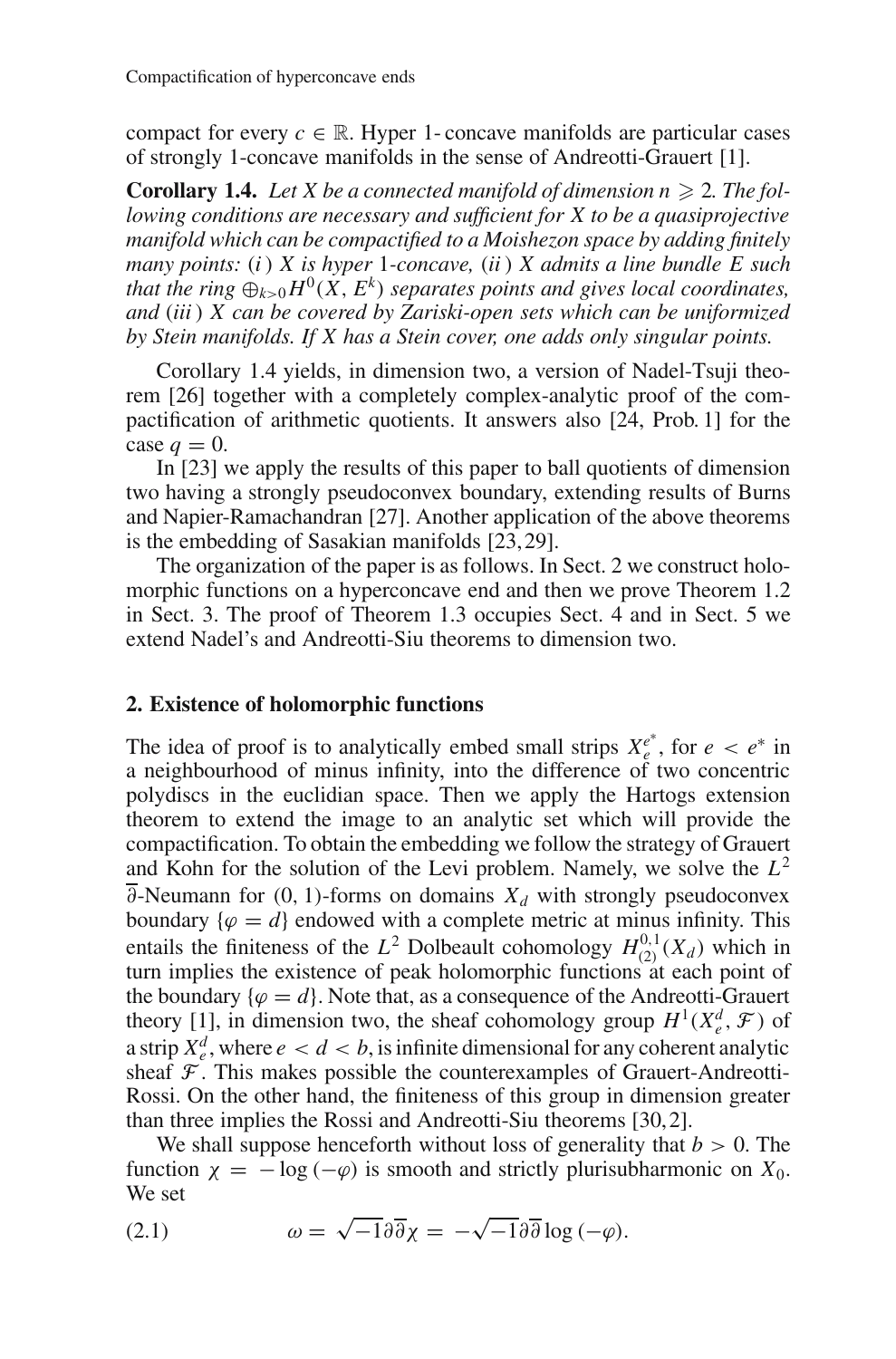Note that  $\partial \overline{\partial} \chi = \partial \overline{\partial} \varphi / (-\varphi) + (\partial \varphi \wedge \overline{\partial} \varphi) / \varphi^2$  and  $(\partial \varphi \wedge \overline{\partial} \varphi) / \varphi^2 = \partial \chi \wedge \overline{\partial} \chi$ . Since  $\sqrt{-1}\partial\overline{\partial}\varphi/(-\varphi)$  represents a metric on  $X_0$ , we get the Donnelly-Fefferman condition:

$$
(2.2) \t\t\t |\partial \chi|_{\omega} \leq 1.
$$

Since  $\chi: X_0 \longrightarrow \mathbb{R}$  is proper, (2.2) also ensures that  $\omega$  is complete. Indeed,  $(2.2)$  entails that  $\chi$  is Lipschitz with respect to the geodesic distance induced by  $\omega$ , so any geodesic ball must be relatively compact.

We fix in the sequel a regular value  $d \in (-1, 0)$  of  $\varphi$ . The metric  $\omega$  is complete at the pseudoconcave end of  $X_d$  and extends smoothly over the boundary  $bX_d$ .

We wish to derive the Poincaré inequality for  $(0, 1)$ -forms on  $X_d$ . For this goal we look first at the minus infinity end and use the Berndtsson-Siu trick [5,34]. Roughly speaking, it uses the negativity of the trivial line bundle, thus avoiding the problems raised by the control of the Ricci curvature of  $\omega$  at  $-\infty$ . Let us denote by  $C_0^{0,q}(X_d)$  the space of smooth (0, *q*)-forms with compact support in  $X_d$ . Let  $\vartheta = − * \vartheta *$  be the formal adjoint of  $\overline{\partial}$  with respect to the scalar product  $(u, v) = \int_{X_d} \langle u, v \rangle dV_\omega$ , where  $\langle u, v \rangle = \langle u, v \rangle_{\omega}$  and  $dV_{\omega} = \omega^n/n!$ .

**Lemma 2.1.** For any 
$$
v \in C_0^{0,1}(X_d)
$$
 we have  $||v||^2 \le 8(||\overline{\partial}v||^2 + ||\vartheta v||^2)$ .

*Proof.* On the trivial bundle  $E = X_d \times \mathbb{C}$  we introduce the auxiliary hermitian metric  $e^{x/2}$ . The curvature of *E* is then  $\Theta(E) = \partial \overline{\partial}(-\chi/2)$ . Let  $\vartheta_{\chi}$  be the formal adjoint of  $\partial$  with respect to the scalar product  $(u, v)_\chi = \int_{X_d} \langle u, v \rangle e^{\chi/2} dV_\omega$ . Then  $\vartheta_\chi = e^{-\chi/2} \vartheta e^{\chi/2}$ . We apply the Bochner-Kodaira-Nakano formula for  $u \in C_0^{0,1}(X_d)$ :

(2.3) 
$$
\int_{X_d} \left\{ [\sqrt{-1} \, \partial \overline{\partial} (-\chi/2), \Lambda_\omega] u, u \right\} e^{\chi/2} dV_\omega
$$

$$
\leqslant \int_{X_d} \left( |\overline{\partial} u|^2 + |\vartheta_\chi u|^2 \right) e^{\chi/2} dV_\omega,
$$

where  $\Lambda_{\omega}$  represents the contraction with  $\omega$  and  $[A, B] = AB (-1)^{\deg A \cdot \deg B}$  *BA* is the graded commutator of the operators *A*, *B*. The idea is to substitute  $v = u e^{\chi/4}$ . It is readily seen that

$$
(2.4) \qquad |\overline{\partial}u|^2 e^{\chi/2} \leq 2|\overline{\partial}v|^2 + \frac{1}{8}|\overline{\partial}\chi|^2|v|^2,
$$
\n
$$
|\vartheta_{\chi}u|^2 e^{\chi/2} \leq 2|\vartheta v|^2 + \frac{1}{8}|\partial\chi|^2|v|^2.
$$

Moreover  $\langle [\sqrt{-1} \, \partial \overline{\partial}(-\chi/2), \Lambda_{\omega}]u, u \rangle e^{\chi/2} = \langle [\sqrt{-1} \, \partial \overline{\partial}(-\chi/2), \Lambda_{\omega}]v, v \rangle$ . In general, for a  $(p, q)$ –form  $\alpha$  we have the identity  $\langle [\omega, \Lambda_{\omega}] \alpha, \alpha \rangle =$ (*p*+*q* −*n*)|α|<sup>2</sup>, where *n* = dim *X*. Taking into account that  $ω = \sqrt{-1} \frac{\partial}{\partial x}$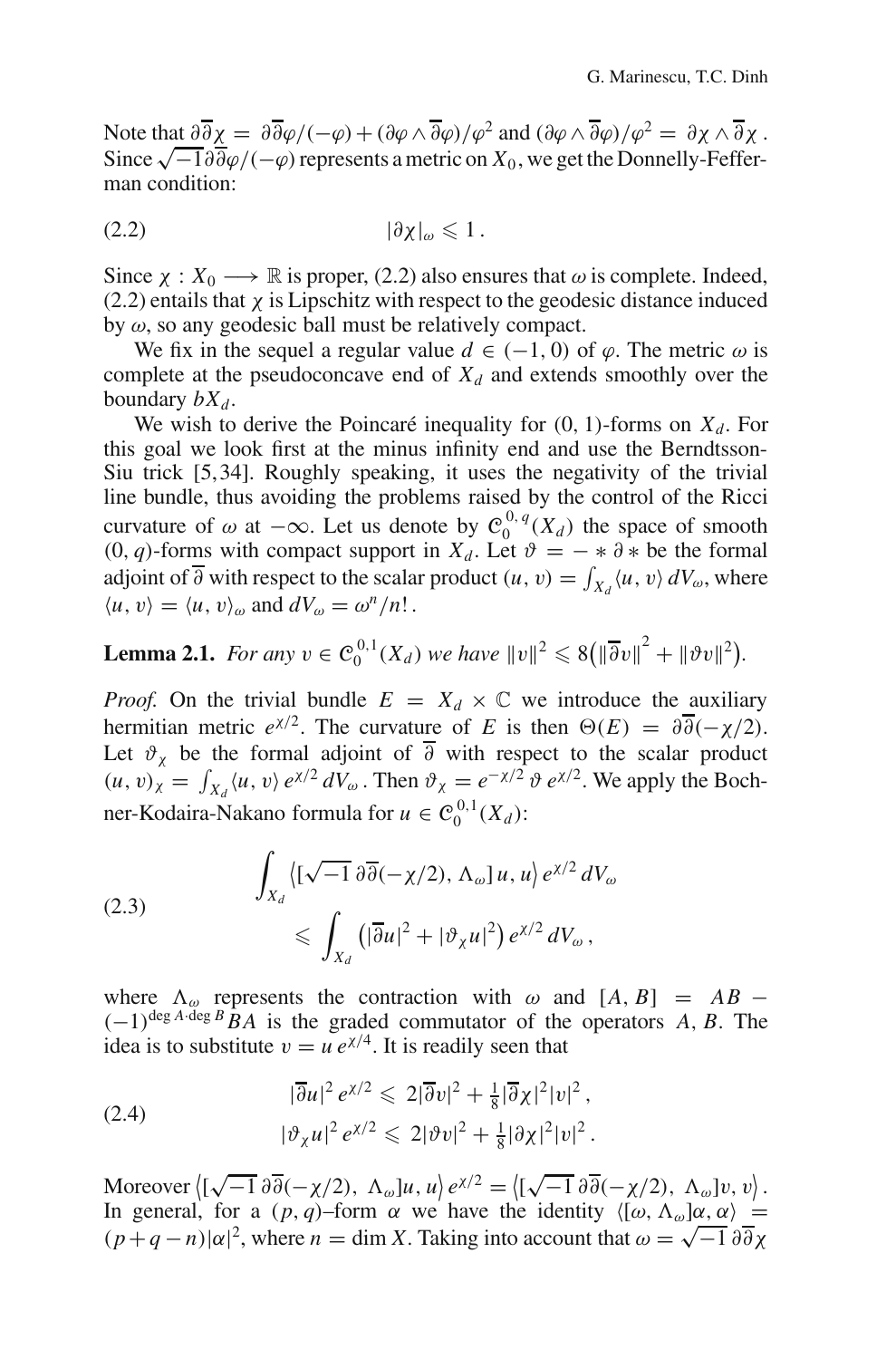and that  $v$  is a  $(0, 1)$ –form, we obtain

(2.5) 
$$
\langle [\sqrt{-1} \, \partial \overline{\partial}(-\chi/2), \Lambda_{\omega}]u, u \rangle e^{\chi/2} = \frac{n-1}{2} |v|^2 \ge \frac{1}{2} |v|^2.
$$
  
By (2.3), (2.4), (2.2),

$$
(2.6) \t \frac{1}{2} \int_{X_d} |v|^2 dV_{\omega} \leq 2 \int_{X_d} (|\overline{\partial} v|^2 + |\partial v|^2) dV_{\omega} + \frac{1}{4} \int_{X_d} |v|^2 dV_{\omega}.
$$

This immediately implies Lemma 2.1 for elements  $v \in C_0^{0,1}(X_d)$ .

Let  $\eta$  : ( $-\infty$ , 0)  $\longrightarrow \mathbb{R}$  be a smooth function such that  $\eta(t) = 0$  on  $(-\infty, -2]$ ,  $\eta'(t) > 0$ ,  $\eta''(t) > 0$  on  $(-2, 0)$ . Let us introduce the scalar product

(2.7) 
$$
(u, v)_{\eta(\varphi)} = \int_{X_d} \langle u, v \rangle e^{-\eta(\varphi)} dV_{\omega},
$$

the corresponding norm  $\|\cdot\|_{\eta(\varphi)}$  and  $L^2$  spaces, denoted  $L_2^{0,q}(X_d, \eta(\varphi))$ . Let  $\mathcal{C}_0^{0,q}(\overline{X}_d)$  be the space of smooth  $(0, q)$ -forms with compact support in  $\overline{X}_d$ .

Consider the maximal closed extension of  $\overline{\partial}$  to  $L_2^{0,q}(X_d,\eta(\varphi))$  and let  $\overline{\partial}_{\eta(\varphi)}^*$  and  $\vartheta_{\eta(\varphi)}$  be its Hilbert-space and formal adjoints, respectively. Then  $\vartheta_{\eta(\varphi)} = \vartheta + i(\vartheta \eta(\varphi))$ , where  $i(\cdot)$  represents the interior product.

We denote by  $\sigma(P, df)$  the symbol of a differential operator of order one, calculated on the cotangent vector  $df$ . Then  $\sigma(\vartheta, d f) = * \partial f \wedge *$ and it is clear that  $\sigma(\vartheta_{\eta(\varphi)}, df) = \sigma(\vartheta, df)$  does not depend on  $\eta$ . Set  $B^{0,q} = \{ \alpha \in C_0^{0,q}(\overline{X}_d) : \sigma(\vartheta, d\varphi) \alpha = 0 \text{ on } bX_d \}.$  Integration by parts [15, Prop. 1.3.1–2] yields Dom  $\overline{\partial}_{\eta(\varphi)}^* \cap C_0^{0,q}(\overline{X}_d) = B^{0,q}, \overline{\partial}_{\eta(\varphi)}^* = \vartheta_{\eta(\varphi)}$  on  $B^{0, q}$ .

**Lemma 2.2.** *The space*  $B^{0,q}$  *is dense in* Dom  $\overline{\partial} \cap \text{Dom } \overline{\partial}_{\eta(\varphi)}^*$  *in the graph norm*

$$
u\longmapsto \left(\|u\|_{\eta(\varphi)}^2+\|\overline{\partial}u\|_{\eta(\varphi)}^2+\|\overline{\partial}^*_{\eta(\varphi)}u\|_{\eta(\varphi)}^2\right)^{1/2}.
$$

*Proof.* We use first the idea from [4, Lemma 4, p. 92–3] in order to reduce the proof to the case of a compactly supported form  $u \in C_0^{0,q}(\overline{X}_d)$ . But then the approximation in the graph norm follows from the Friedrichs theorem on the identity of weak and strong derivatives, cf.  $[22, Prop. 1.2.4]$ .  $\square$ 

We confine next our attention to the fundamental estimate on  $X_d$ .

**Lemma 2.3.** *If*  $\eta$  *grows sufficiently fast, there exists a constant*  $C > 0$  *such that*

$$
(2.8) \qquad \|u\|_{\eta(\varphi)}^2 \leqslant C\Big(\|\overline{\partial}u\|_{\eta(\varphi)}^2 + \|\overline{\partial}_{\eta(\varphi)}^*u\|_{\eta(\varphi)}^2 + \int_K |u|^2 e^{-\eta(\varphi)}\,dV_\omega\Big)\,,
$$

*for any u* ∈ Dom  $\overline{\partial}$  ∩ Dom  $\overline{\partial}_{\eta(\varphi)}^* \subset L_2^{0,1}(X_d, \eta(\varphi))$ *, where K* = { $-3 \leq \varphi \leq$ −3/2}*.*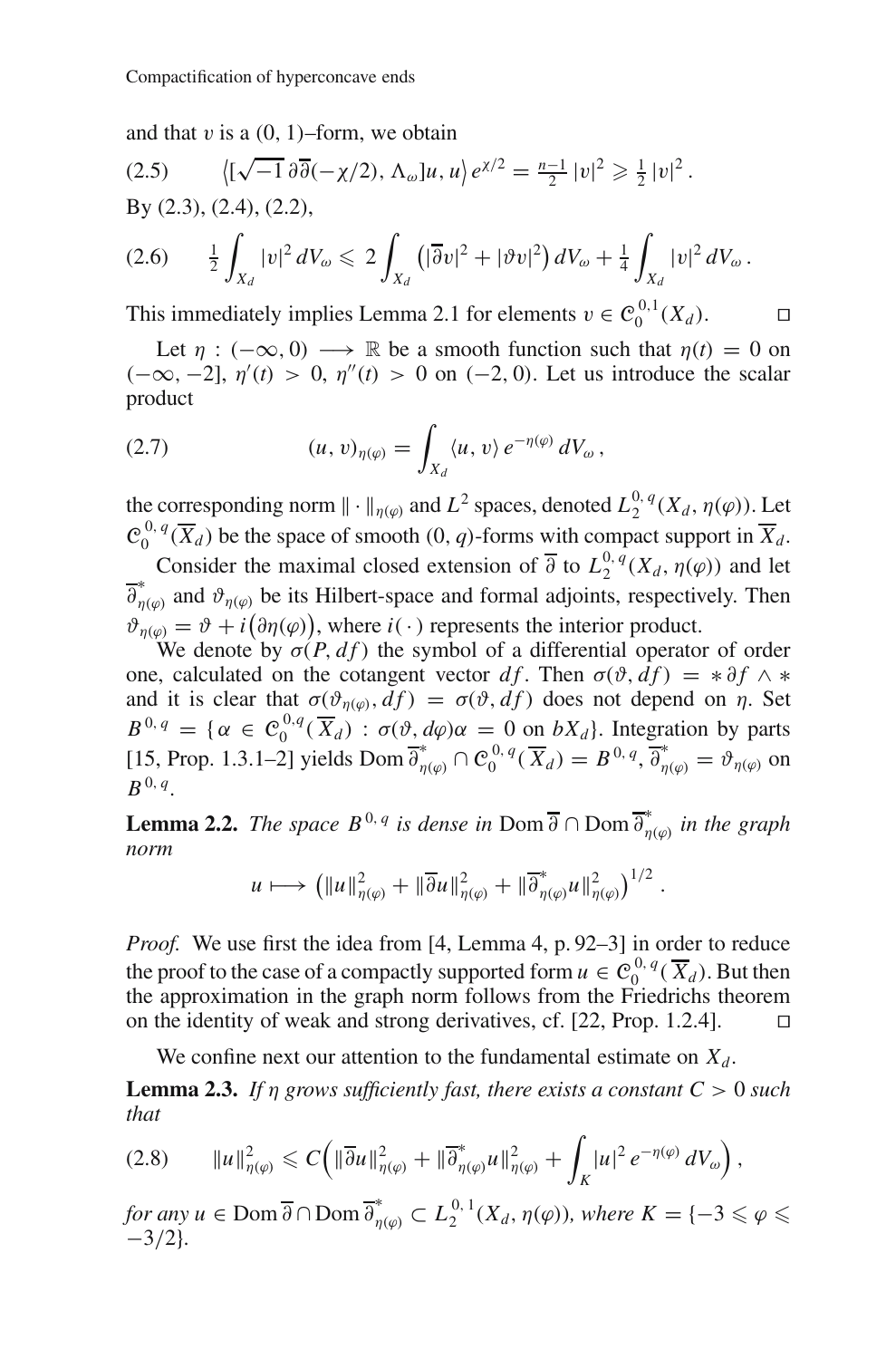*Proof.* The Morrey-Kohn-Hörmander estimate for (0, 1)-forms shows that there exists  $R > 0$  such that for sufficiently growing  $\eta$  the following estimate holds:

$$
(2.9) \quad \|u\|_{\eta(\varphi)}^2 \leq R\left(\|\overline{\partial}u\|_{\eta(\varphi)}^2 + \|\overline{\partial}_{\eta(\varphi)}^*u\|_{\eta(\varphi)}^2 + \int_{\{-3\leq \varphi \leq -3/2\}} |u|^2 e^{-\eta(\varphi)} dV_{\omega}\right),
$$

for  $u \in \text{Dom } \overline{\partial} \cap \text{Dom } \overline{\partial}_{\eta(\varphi)}^* \subset L_2^{0,1}(X_d, \eta(\varphi)), \text{ supp } u \subset \{-3 \leqslant \varphi\}$ . Let  $u \in \text{Dom } \overline{\partial} \cap \text{Dom } \overline{\partial}_{\eta(\varphi)}^* \subset L_2^{0,1}(X_d, \eta(\varphi))$ . The density Lemma 2.2 shows that to prove (2.8) it suffices to consider smooth elements *u* compactly supported in  $\overline{X}_d$ . We choose a cut-off function  $\rho_1 \in C^\infty(\overline{X}_d)$  such that supp  $\rho_1$  $= \{-3 \leq \varphi\}, \rho_1 = 1 \text{ on } \{-2 \leq \varphi\}.$  Set  $\rho_2 = 1 - \rho_1$ . On supp  $\rho_2$ ,  $\eta(\varphi)$ vanishes, therefore  $\overline{\partial}_{\eta(\varphi)}^*(\rho_2 u) = \vartheta(\rho_2 u)$ . Upon applying Lemma 2.1 for  $\rho_2 u$ we get  $\|\rho_2 u\|_{\eta(\varphi)}^2 \leq 8(\|\overline{\partial}(\rho_2 u)\|_{\eta(\varphi)}^2 + \|\overline{\partial}_{\eta(\varphi)}^*(\rho_2 u)\|_{\eta(\varphi)}^2)$ . The latter estimate and estimate (2.9) for  $\rho_1 u$  together with standard inequalities deliver (2.8).  $\Box$ 

In the sequel we fix a function  $\eta$  as in Lemma 2.3. Then the fundamental estimate (2.8) implies the solution of the *L*<sup>2</sup> ∂-Neumann problem. Consider the complex of closed, densely defined operators

$$
L_2^{0,0}(X_d,\eta(\varphi)) \xrightarrow{T=\overline{\partial}} L_2^{0,1}(X_d,\eta(\varphi)) \xrightarrow{S=\overline{\partial}} L_2^{0,2}(X_d,\eta(\varphi)),
$$

and the closed, densely defined operator

$$
\text{Dom }\Delta'' = \{ u \in \text{Dom } S \cap \text{Dom } T^* : S u \in \text{Dom } S^*, \ T^* u \in \text{Dom } T \},
$$
  

$$
\Delta'' u = S^* S u + T T^* u \quad \text{for } u \in \text{Dom } \Delta''.
$$

We know from a theorem of Gaffney [15, Prop. 1.3.8], that  $\Delta''$  is self-adjoint. We denote in the sequel  $\mathcal{H}^{0,1} = \text{Ker } S \cap \text{Ker } T^*$ .

**Theorem 2.4.** *The following assertions hold true*:

*(i)* The operators T and  $\Delta''$  have closed range,  $\mathcal{H}^{0,1}$  is finite dimensional, *and we have the strong Hodge decomposition*

$$
L_2^{0,1}(X_d,\eta(\varphi)) = \text{Range}(TT^*) \oplus \text{Range}(S^*S) \oplus \mathcal{H}^{0,1}.
$$

- (*ii*) There exists a bounded operator N on  $L_2^{0,1}(X_d,\eta(\varphi))$  such that  $\Delta''N=$  $N\Delta'' = \text{Id} - P_h$ ,  $P_h N = NP_h = 0$ , where  $P_h$  *is the orthogonal projection on*  $\mathcal{H}^{0,1}$ *.*
- *(iii)* If  $f \in \text{Range } T$ , the unique solution  $u \perp \text{Ker } T$  of the equation  $Tu = f$ *is given by*  $u = T^*Nf$ .
- (*iv*) The operator N maps  $L_2^{0,1}(X_d,\eta(\varphi)) \cap \mathcal{C}^{0,1}(X_d)$  into itself.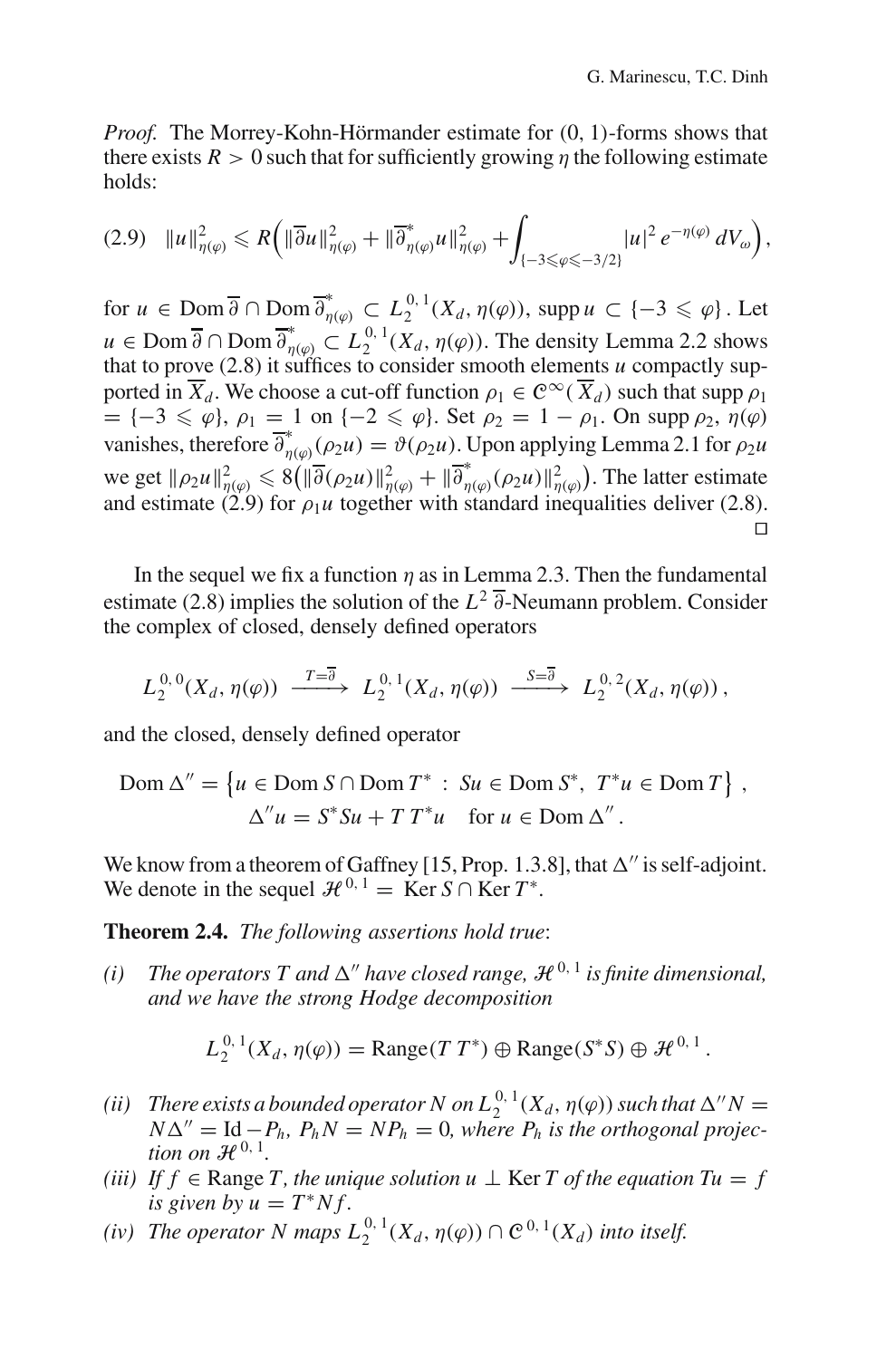*Proof.* The fundamental estimate (2.8) implies as in [28, Prop. 1.2] that for any bounded sequence  $u_k \in \text{Dom } \overline{\partial} \cap \text{Dom } \overline{\partial}_{\eta(\varphi)}^* \subset L_2^{0,1}(X_d, \eta(\varphi))$ with  $\|\overline{\partial} u_k\|_{\eta(\varphi)} \to 0$ ,  $\|\overline{\partial}^* u_k\|_{\eta(\varphi)} \to 0$  one can select a strongly convergent subsequence. From this follow assertions (i)–(iii) (see e.g. [22, Prop. 1.1.3]). Since  $\Delta''$  is an extension of  $\overline{\partial}\vartheta_{n(\varphi)} + \vartheta_{n(\varphi)}\overline{\partial}$ , assertion (iv) follows from the interior regularity for elliptic operators (see e.g. [15, Th. 2.2.9]).

*Remark 2.5.* By using the estimates in local Sobolev norms near the boundary points, we can prove as in Folland-Kohn [15] that *N* maps  $L_2^{0,1}(X_d, \eta(\varphi))$  $\bigcap \mathcal{C}^{0,1}(\overline{X}_d)$  into itself. We could repeat then the solution of the Levi problem as given in [15, Th. 4.2.1], in order to find holomorphic peak functions, for each boundary point. However, we propose in Corollary 2.6, a simpler proof for the existence of peak functions, which doesn't involve the regularity up to the boundary of the  $\overline{\partial}$ -Neumann problem.

**Corollary 2.6.** *Let*  $p \in bX_d$  *and*  $f$  *be a holomorphic function on a neigbourhood of p such that*  $\{f = 0\} \cap \overline{X}_d = \{p\}$ *. Then for every m big enough, there is a function*  $g \in \mathcal{O}(X_d) \cap C^\infty(\overline{X}_d \setminus \{p\})$ *, a smooth function* Φ *on a neigbourhood V of p and constants a*1,··· , *am*<sup>−</sup><sup>1</sup> *such that g* =  $f^{-m}(1 + a_{m-1}f + \cdots + a_1f^{m-1}) + ∅$  *on V* ∩  $X_d$ . In particular, we *have*  $\lim_{z\to p}|g(z)|=\infty$ *.* 

*Proof.* Let *U* be a small neighbourhood of *p* where *f* is defined. Pick  $\psi \in C_0^{\infty}(U)$  such that  $\psi = 1$  on a neighbourhood *V'* of *p*. Set  $h_m = \psi/f^m$ on *U*,  $h_m = 0$  on *X*  $\setminus$  supp  $\psi$ , and  $v_m = \overline{\partial} h_m$  on *X*. Observe that  $v_m$  belongs to  $C_0^{0,1}(\overline{X}_{d+\delta})$  for  $\delta > 0$  small enough and  $v_m = 0$  on V'. Moreover, we have  $\overline{\partial}v_m = 0$  on  $X_{d+\delta}$ . Fix such a  $\delta$  and apply Theorem 2.4 for  $X_{d+\delta}$ . By this theorem, the codimension of Range *T* in Ker *S* is finite. For every *m* big enough, there are constants  $a_1, \dots, a_{m-1}$  such that  $v = v_m + a_{m-1}v_{m-1}$  $+\cdots+a_1v_1$  belongs to Range *T*. Then there is  $\Phi \in \mathcal{C}^{0,0}(X_{d+\delta})$  such that  $\overline{\partial}\Phi = -v$ . Set  $h = h_m + a_{m-1}h_{m-1} + \cdots + a_1h_1$  and  $g = h + \Phi$ . We have  $\overline{\partial}g = 0$  on  $X_{d+\delta} \setminus \{f = 0\}$ . Then  $g \in \mathcal{O}(X_d) \cap \mathcal{C}^{\infty}(\overline{X}_d \setminus \{p\})$ . The function  $\Phi$  in the corollary is equal to  $\Phi$  on *V*'. Thus it is smooth on  $V := V' \cap X_{d+\delta}$ . The proof is completed.

# **3. The compactification**

In this section we prove Theorem 1.2, using the results of Sect. 2 and the method of [2].

**Proposition 3.1.** *Let d be a regular value of*  $\varphi$ *. Then for*  $\delta > 0$  *small enough we have:*

- *(a) the holomorphic functions on*  $X_d$  *separate points on*  $X_{d-\delta}^d$ *,*
- *(b) the holomorphic functions on*  $X_d$  *give local coordinates on*  $X_{d-\delta}^d$ *, and*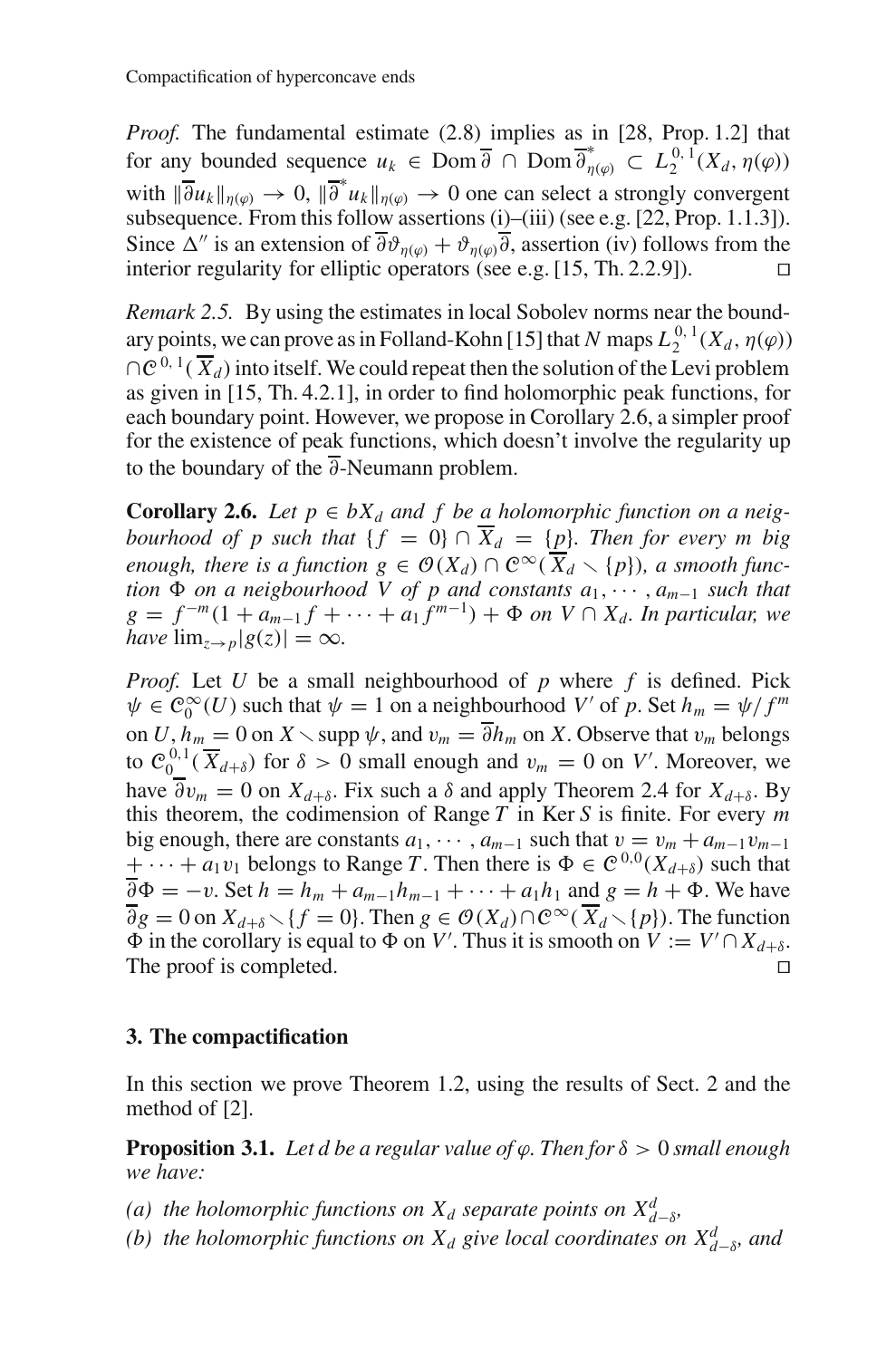$(c)$  *for any e* ∈  $(d - \delta, d)$  *there exists e*<sup>\*</sup> ∈  $(e, d)$ *, such that the holomorphically convex hull of Xe, with respect to the algebra of holomorphic functions on*  $X_d$ , *is contained in*  $X_{e^*}$ *.* 

Proposition 3.1 will be the consequence of the following two lemmas. We can assume that  $bX_{d-\varepsilon}$  is smooth for  $\varepsilon > 0$  small enough. Choose a projection  $\pi$  from a neighbourhood of  $bX_d$  into  $bX_d$ . We will denote by  $(x, \varepsilon)$  the point of  $bX_{d-\varepsilon}$  whose projection is  $x \in bX_d$ .

**Lemma 3.2.** Let  $x_1$ ,  $x_2$  be two different points in  $bX_d$ . Then there are two *neighbourhoods*  $V_1$ ,  $V_2$  *of*  $x_1$ ,  $x_2$  *in*  $bX_d$  *and*  $v = v(x_1, x_2) > 0$  *such that the holomorphic functions of*  $X_d$  *separate*  $V_1 \times (0, v)$  *and*  $V_2 \times (0, v)$ *.* 

*Proof.* This is a direct corollary from the existence of a function holomorphic in  $X_d$ , and  $\mathbb{C}^{\infty}$  in  $\overline{X}_d \setminus \{x_1\}$  which tends to  $\infty$  at  $x_1$ .

**Lemma 3.3.** Let x be a point of  $bX_d$ . Then there are a neighbourhood V *of x in bX<sub>d</sub> and*  $\tau = \tau(x) > 0$  *such that the holomorphic functions in*  $X_d$ *give local coordinates for*  $V \times (0, \tau]$ *.* 

*Proof.* Without loss of generality and in order to simplify the notations, we consider the case  $n = 2$ . Choose a local coordinates system such that  $x = 0$ and locally *X<sub>d</sub>* ⊂ { $|z_1 - 1/2|^2 + |z_2|^2 < 1/4$ }. We now apply Corollary 2.6 for functions  $f_1(z) = z_1$  and  $f_2(z) = z_1(1 - z_2)$ . Denote by  $g_1$ ,  $g_2$  the holomorphic functions constructed by this corollary for a number *m* big enough. We can also construct the analogue functions if we replace *m* by  $m + 1$ . Denote by  $g'_1$  and  $g'_2$  these new functions.

Let  $G: X_d \longrightarrow \mathbb{C}^4$  given by  $G = (g_1, g_2, g'_1, g'_2)$ . We will prove that *G* gives local coordinates. Set  $I(z) = (z_1 z_3^{-1}, 1 - z_2 z_3 z_1^{-1} z_4^{-1})$ . Let *W* be a small neigbourhood of 0. By Corollary 2.6, the map *I* ◦ *G* is defined on  $W \cap X_d$  and can be extended to a smooth function on *W*. Moreover, on *W* we have  $I \circ G(z) = (z_1 + O(z_1^2), z_2 + O(z_1)).$  Then  $I \circ G$  gives an immersion of  $W \cap X_d$  in  $\mathbb{C}^2$ , whenever *W* is small enough. In consequence, *G* gives coordinates on  $W \cap X_d$ .

*Proof of Proposition 3.1.* We cover  $bX_d \times bX_d$  by a finite family of open sets of the form  $V_1 \times V_2$  (from Lemma 3.2) and the form  $V \times V$  (from Lemma 3.3). We have a finite family of  $v$ 's and  $\tau$ 's. Then properties (a) and (b) hold for every  $\delta$  smaller than these  $\tau$ 's and v's. Property (c) is an immediate consequence of Corollary 2.6.

*Proof of Theorem 1.2.* First let us remark that the first assertion is a consequence of the second, so we shall prove only the latter. We assume therefore that the function  $\varphi : X \longrightarrow (-\infty, a)$  is strictly plurisubharmonic everywhere and  $a, b > 0$ . The proof of the compactification statement for  $\dim X \geqslant 3$  in [2, Prop. 3.2] uses only the assertions (a), (b) and (c) of Proposition 3.1, so we just have to follow it. Namely, let *d*, δ, *e* and *e*<sup>∗</sup> as in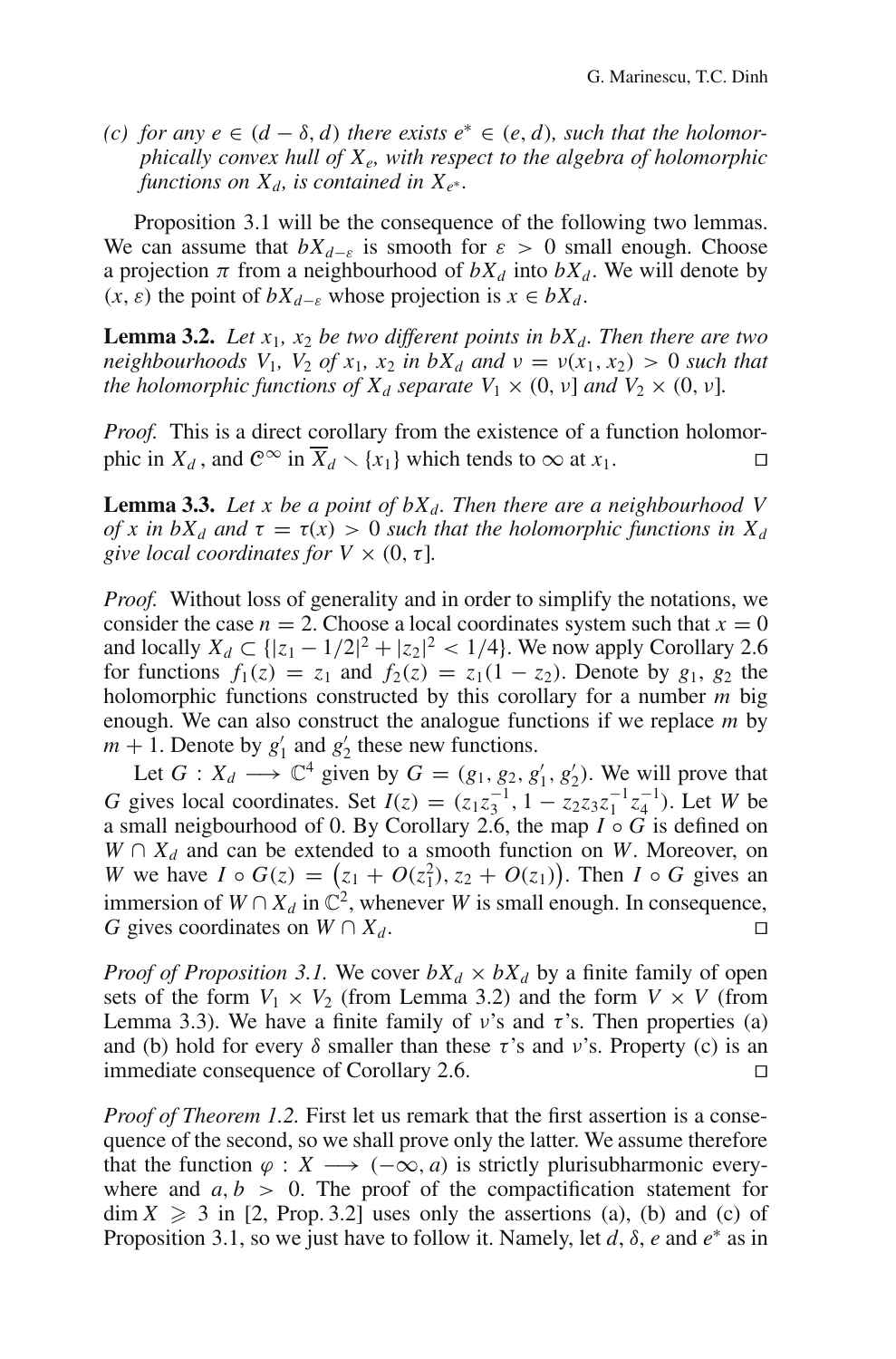Proposition 3.1 and denote  $P_{\varepsilon} = \{z \in \mathbb{C}^N : |z_i| < \varepsilon\}$ . Proposition 3.1 implies as in [2, Prop. 3.2] the existence of a holomorphic map  $\alpha : X_d \to \mathbb{C}^N$ which is an embedding of  $X_e^{e^*}$  and  $\alpha(X_e) \subset P_{1/2}$ ,  $\alpha(\{\varphi = e^*\}) \cap P_1 = \emptyset$ . Set  $H = \alpha^{-1}(P_1 \setminus \overline{P}_{1/2}) \cap X_e^{e^*}$ . Since  $\alpha(H)$  is a complex submanifold of  $P_1 \setminus \overline{P}_{1/2}$  of dimension at least two, it follows from the Hartogs phenomenon [21, Th. VII, D.6] that we can find an  $\varepsilon \in [1/2, 1]$ , such that  $\alpha(H) \cap (P_1 \setminus \overline{P}_\varepsilon)$  can be extended to an analytic subset *V* of  $P_1$ . We can glue the topological spaces  $X_d \sim \alpha^{-1}(\overline{P}_{\varepsilon})$  and *V* along  $H \sim \alpha^{-1}(\overline{P}_{\varepsilon})$ using the identification given by the holomorphic map  $\alpha$ . Hence, we obtain a complex space  $\widehat{X}_d$ , such that  $X_d \sim \alpha^{-1}(\overline{P}_\varepsilon)$  and *V* are open subsets of  $\widehat{X}_d$ . This turns out to be a Stein space since we can construct a strictly  $\overline{X}_d$ . This turns out to be a Stein space since we can construct a strictly purisubharmonic expansion function using the function  $\alpha$  and the coordiplurisubharmonic exhaustion function, using the function  $\varphi$  and the coordinate functions in  $\mathbb{C}^N$ . The uniqueness of the Stein completion [2, Cor. 3.2] entails that  $\overline{X}_d$  does not depend on *d*, so letting  $d \to -\infty$  we obtain the desired completion  $\widehat{X}$  of  $X$ desired completion  $\widehat{X}$  of  $X$ .  $\overline{X}$  of  $\overline{X}$ .

*Remark 3.4.* Our method was to embed small strips  $X_e^{e^*}$  in  $\mathbb{C}^N$  using holomorphic functions and apply the Hartogs phenomenon. One can produce easily holomorphic  $(n, 0)$ -forms on  $X_0$  and an embedding  $\Psi : X_e^{e^*} \to \mathbb{CP}^N$ , using the standard  $L^2$  estimates for  $\overline{\partial}$  (cf. [10]). However, it seems that the global Hartogs phenomenon in  $\mathbb{CP}^N$  is an open question [12, Prob. 1]. Note that by pulling back  $\Psi(X_e^{e^*})$  to  $\mathbb{C}^{N+1} \setminus \{0\}$  we obtain a noncompact manifold, so we cannot apply the known results from the euclidian space (see also [16] where some difficulties of the passing from the local to global Hartogs theorem are exhibited). But we can partly use the projective embedding to show Theorem 1.2. Namely, the existence of a non-constant holomorphic function on  $\Psi(X_e^{e^*}) \subset \mathbb{CP}^N$  and the arguments from Sarkis [32, Cor. 4.13] show that we can fill in  $X_e^{e^*}$ .

*Remark 3.5 (Generalization of Theorem 1.2).* Theorem 1.2 holds also for normal complex spaces with isolated singularities (which are the only allowed normal singularities in dimension two). Indeed, let *X* be a hyperconcave end with isolated normal singularities (Definition 1.1 makes sense also for complex spaces). Let  $\{a_i\}$  denote the singular points and choose functions  $\varphi_i$  with pairwise disjoint compact supports, such that  $\varphi_i$  is strictly plurisubharmonic in a neighbourhood of  $a_i$  and  $\lim_{z\to a_i} \varphi_i(z) = -\infty$ . Using the function  $\hat{\varphi} = \varphi + \sum \varepsilon_i \varphi_i$ , with  $\varepsilon_i$  small enough, we see that Reg *X* is a hyperconcave end. By Theorem 1.2 we get a normal Stein completion *Y* of Reg *X*. Take {*Vi*} pairwise disjoint Stein neighbourhoods of {*ai*}. Then *V<sub>i</sub>*  $\setminus$  {*a<sub>i</sub>*} ⊂ Reg *X* and a normal Stein completion of *V<sub>i</sub>*  $\setminus$  {*a<sub>i</sub>*} is *V<sub>i</sub>*. Using the uniqueness of a normal Stein completion [2, Cor. 3.2] we infer that the *Vi* are disjointly embedded in *Y*. Therefore, *Y* is also a completion of *X*. In particular, the singular set of a hyperconcave end with only isolated singularities must be finite.

**Corollary 3.6.** *Let V be a Stein manifold,* dim  $V \ge 2$ *. Let K be a compact completely pluripolar set,*  $K = \varphi^{-1}(-\infty)$  *where*  $\varphi$  *is a strictly plurisubhar-*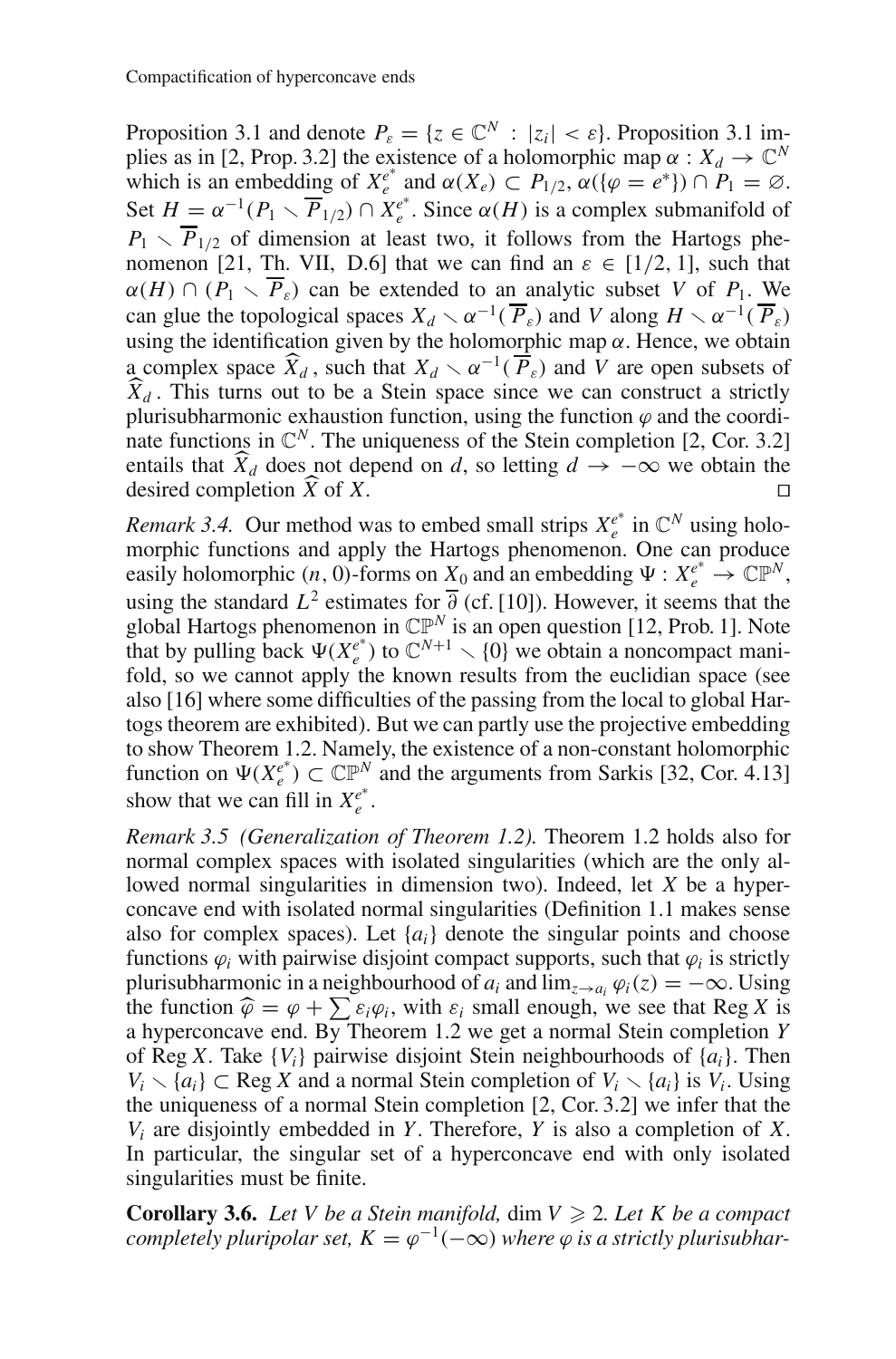*monic function defined on a neighbourhood U of K, smooth on*  $U \setminus K$ *. Then any finite non-ramified covering of V*  $\times$  *K can be compactified to a strongly pseudoconvex space.*

This follows immediately from Theorem 1.2, since  $V \setminus K$  is a hyperconcave end and any finite non-ramified covering of a hyperconcave end is also a hyperconcave end. Corollary 3.6 is in stark contrast to the examples of non-compactifiable pseudoconcave ends from [18,2,30,14,11]. They are obtained as finite non-ramified coverings of small neighbourhoods of the boundaries of some Stein manifolds of dimension two. They have 'big' holes which cannot be filled, whereas 'small', i.e. completely pluripolar holes can always be filled.

*Remark 3.7 (Complex cobordism).* We can recast Theorem 1.2 in the light of the cobordism result of Epstein and Henkin [13]. Namely, if *Y* is a compact strongly pseudoconvex CR manifold of real dimension three, strictly complex cobordant to  $-\infty$ , then *Y* bounds a strongly pseudoconvex compact manifold. In particular, *Y* is embeddable in  $\mathbb{C}^N$ , for some *N*. Note that, if dim<sub>R</sub>  $Y > 3$  this is automatic by a theorem of Boutet de Monvel [9, p. 5]. On the other side, the examples of Grauert, Andreotti-Siu, Rossi and also Burns [6] exhibit compact strongly pseudoconvex CR manifolds of dimension three which do not bound a complex manifold and are not embeddable in  $\mathbb{C}^N$ .

#### **4. Compactification by adding finitely many points**

The present section is devoted to proving sufficient conditions for the set  $\hat{X} \setminus X$  to be analytic. In order to prove Theorem 1.3 we consider first the particular case when the completion  $\hat{X}$  is a Stein space particular case when the completion  $\overline{X}$  is a Stein space.<br>We begin with some preparations Let  $V$  be a com-

We begin with some preparations. Let *V* be a complex manifold. We say that *V* satisfies the *Kontinuitätssatz* if for any smooth family of closed holomorphic discs  $\overline{\Delta}_t$  in *V* indexed by  $t \in [0, 1)$  such that  $\cup b\Delta_t$  lies on a compact subset of *V*, then  $\cup \overline{\Delta}_t$  lies on a compact subset of *V*. It is clear that every Stein manifold satisfies the Kontinuitätssatz, using the strictly plurisubharmonic exhaustion function and the maximum principle. Moreover, if the universal cover of *V* is Stein then *V* satisfies the Kontinuitätssatz since we can lift the family of discs to the universal cover.

Let *F* be a closed subset of *V*. We say that *F* is *pseudoconcave* if *V*  $\setminus$  *F* satisfies the local Kontinuitätssatz in *V*, i.e. for every *x*  $\in$  *F* there is a neigbourhood *W* of *x* such that  $W \setminus F$  satisfies the Kontinuitäts satz. Observe that the finite union of pseudoconcave subsets is pseudoconcave and every complex hypersurface is pseudoconcave.

We have the following proposition which implies the Theorem 1.3.

**Proposition 4.1.** *Let* <sup>Ω</sup> *be a Stein space with isolated singularities S and K a completely pluripolar compact subset of* <sup>Ω</sup> *which contains S. Assume*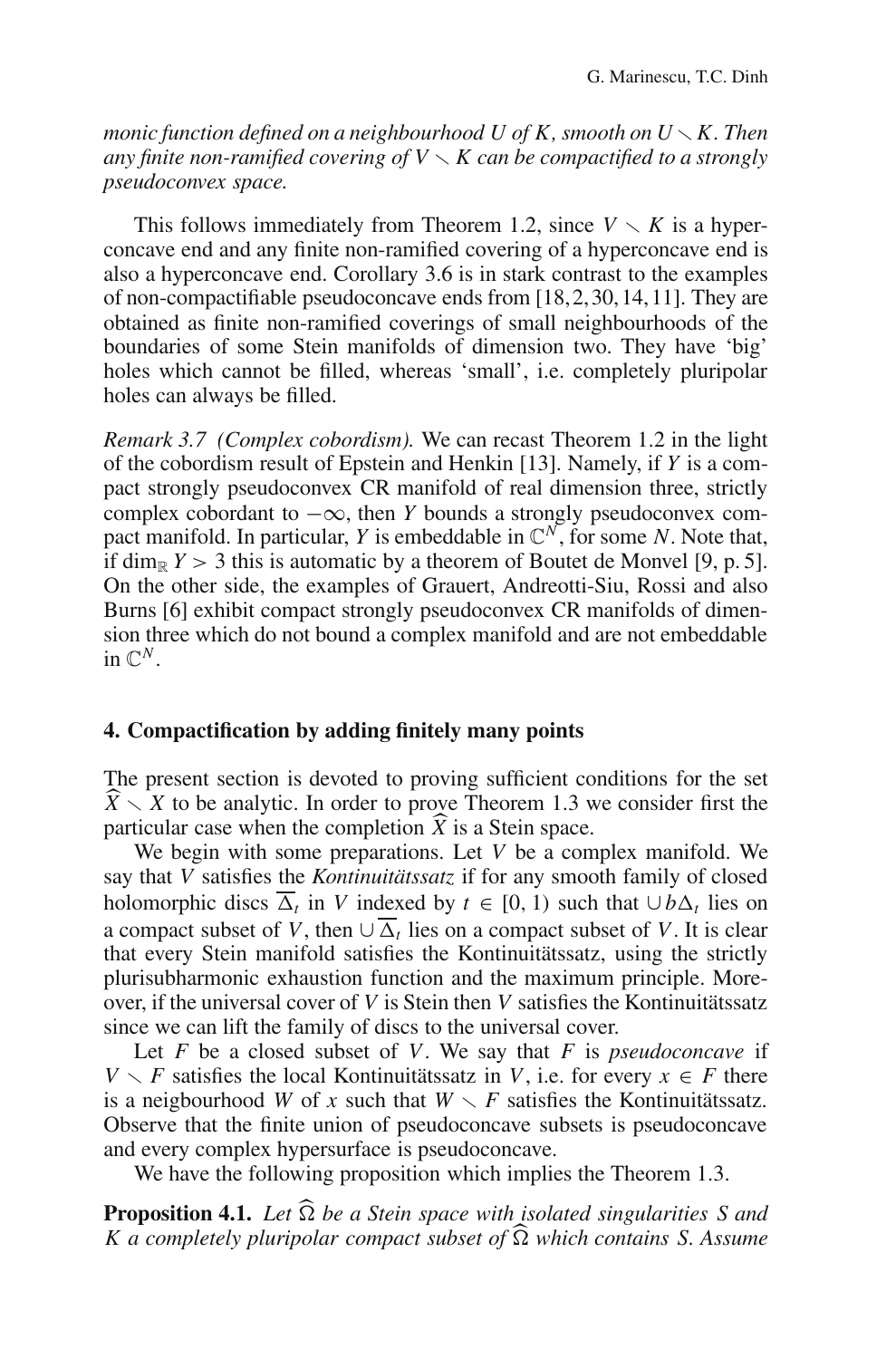*that*  $\Omega = \widehat{\Omega} \setminus K$  *can be covered by Zariski-open sets which satisfy the local Kontinuitätssatz in*  $\widehat{\Omega}$  *S. Then K is a finite set. Moreover, if* Ω *itself satisfies the local Kontinuitätssatz in*  $\widehat{\Omega} \setminus S$ , we have  $K = S$ .

*Proof.* We can suppose that  $\widehat{\Omega}$  is a subvariety of a complex space  $\mathbb{C}^N$ . Let *B* be a ball containing *K* such that  $bB \cap \overline{\Omega}$  is transversal. By hypothesis, we can choose a finite family of Zariski-open sets  $V_1, \ldots, V_k$  which satisfy the local Kontinuitätssatz in  $\widehat{\Omega} \setminus S$  and  $\cap F_i$  is empty near *bB*, where  $F_i =$  $\Omega \setminus V_i$ . Observe that  $F_i$  is an analytic subset of  $\Omega$ ,  $\overline{F}_i \subset F_i \cup K$ . Since  $F_i \cup (K \setminus S)$  is pseudoconcave in  $\widehat{\Omega} \setminus S$ ,  $F_i$  has no component of codimension  $\geq$  2. By Hartogs theorem, if  $n = \dim X > 2$ , there is a complex subvariety  $\widehat{F}_i$  of  $\widehat{\Omega}$  which contains  $F_i$ . We will prove this property for the case  $n = 2$ . Set  $F = \bigcup F_i$ .

Observe that  $\Gamma = F \cap bB$  is an analytic real curve. The classical Wermer theorem [36] says that hull(Γ)  $\setminus \Gamma$  is a (possibly void) analytic subset of pure dimension 1 of  $\mathbb{C}^N \setminus \Gamma$ , where hull(Γ) is the polynomial hull of  $\Gamma$ . By the uniqueness theorem, hull(Γ)  $\subset \widehat{\Omega}$ . Since *S* is finite, we have hull( $\Gamma \cup S$ ) = hull( $\Gamma$ )  $\cup$  *S*. Set  $F' = (F \cup K) \cap \overline{B}$  and  $F'' = \text{hull}(\Gamma) \cup S$ .

**Lemma 4.2** (in the case  $n = 2$ ). We have  $F' \subset F''$ .

*Proof.* Assume that  $F' \not\subset F''$ . Then there are a point  $p \in F'$  and a polynomial *h* such that  $\sup_{F''} |h| < \sup_F |h| = |h(p)|$ . Set  $r = h(p)$ . By the maximum principle, we have  $h^{-1}(r) ∩ F' ⊂ K ∖ S$ . We use here the property that *K* is completely pluripolar. In particular,  $p \in K \setminus S$ . Recall that  $F' \setminus S$ is pseudoconcave in  $\hat{\Omega}' = \hat{\Omega} \cap B \setminus S$ . We will construct a smooth family of discs which does not satisfy the Kontinuitätssatz. This gives a contradiction. The construction is trivial if  $p$  is isolated in  $F'$ . We assume that  $p$  is not isolated. By using a small perturbation of  $h$ , we can suppose that  $h(p)$  is not isolated in  $h(F')$ .

Set  $\Sigma' = h(F')$  and  $\Sigma'' = h(F'')$ . Then  $\Sigma'$  (resp.  $\Sigma''$ ) is included in the closed disk (resp. open disk) of center 0 and of radius |*r*|. The holomorphic curves  ${h = \text{const}}$  define a holomorphic foliation, possibly singular, of  $\Omega'$ .<br>The difficulty is that the fiber  ${h = r}$  can be singular at n. Denote by T. The difficulty is that the fiber  ${h = r}$  can be singular at *p*. Denote by *T* the set of points *s* such that *h* is not a submersion on a neighbourhood of  $h^{-1}(s)$  on  $\widehat{\Omega}$ . Then *T* is finite.

Denote also  $\Xi$  the unbounded component of  $\mathbb{C} \setminus (\Sigma'' \cup T)$ . It is clear that  $\Sigma'$  meets  $\Xi$ . This property is stable for every small perturbation of the polynomial *h*. Since *K* is a pluripolar compact set,  $K \cap h^{-1}(a)$  is a polar subset of  $h^{-1}(a)$  for every  $a \in \mathbb{C}$ .

Choose a point  $b \in \Xi$  such that  $0 < \text{dist}(b, \Sigma') < \text{dist}(b, \Sigma'' \cup T)$  and  $a \in \Sigma'$  such that dist $(a, b) = \text{dist}(b, \Sigma')$ . We have  $a \notin \Sigma'' \cup T$ . Replacing *b* by a point of the interval  $(a, b)$  we can suppose that  $dist(a, b) < dist(a', b)$ for every  $a' \in \Sigma' \setminus \{a\}$ . Fix a point  $q \in F'$  such that  $h(q) = a$ . Set  $\delta_1 = |a - b|$ . Since  $a \notin T$ , we can choose a local coordinates system  $(z_1, z_2)$  of an open neigbourhood *W* of *q* in  $\hat{\Omega}'$  such that  $z_1 = h(z) - b$ ,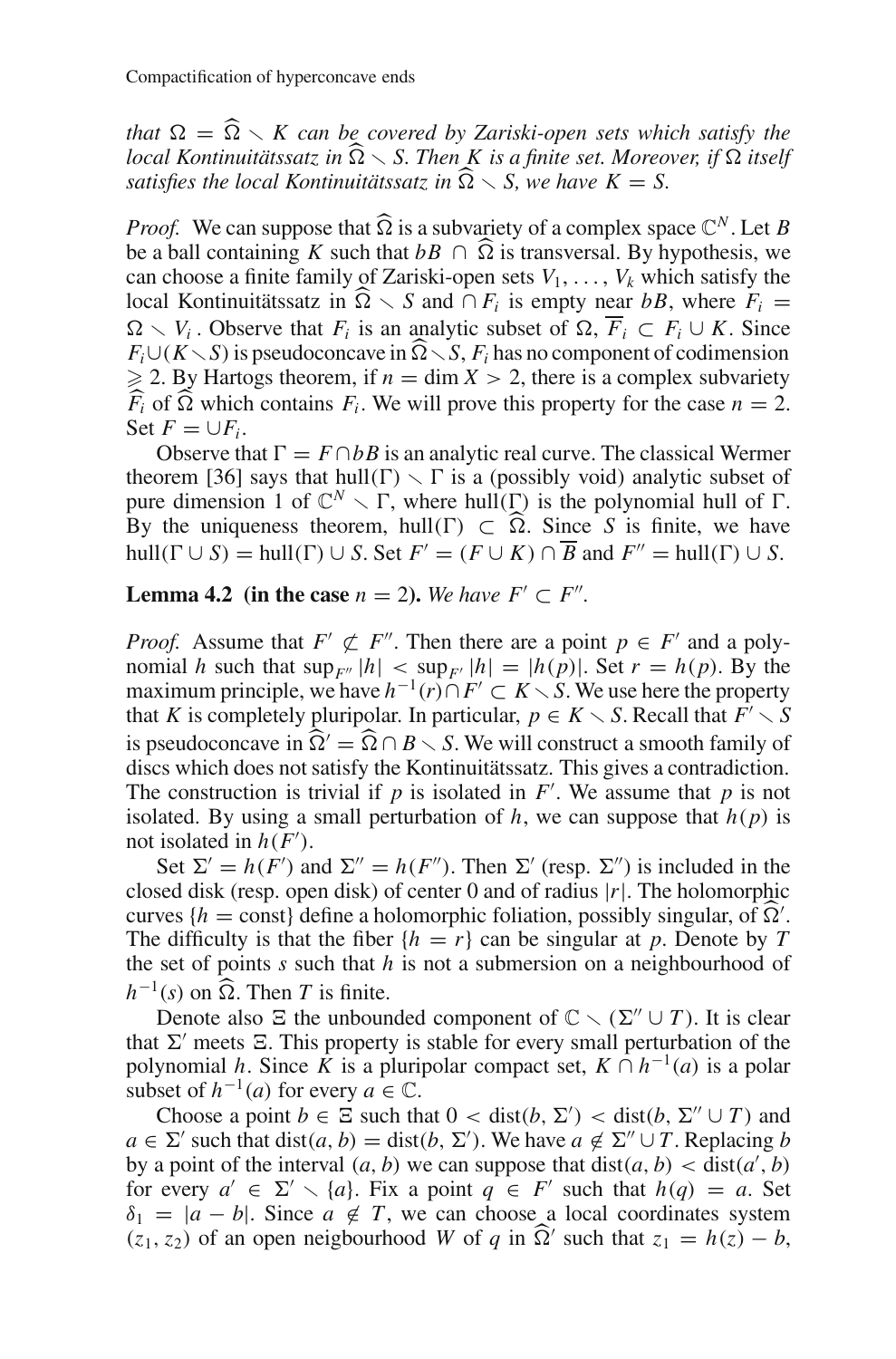*q* = (*a* − *b*, 0) and {(*z*<sub>1</sub>, *z*<sub>2</sub>), |*z*<sub>1</sub>| <  $\delta$ <sub>1</sub> +  $\delta$ <sub>2</sub>, |*z*<sub>2</sub>| < 2} ⊂ *W* with  $\delta$ <sub>2</sub> > 0 small enough. We can choose a *W* which does not meet  $F''$  and is as small as we want.

Let *L* be the complex line  $\{z_1 = a - b\}$ . By the maximum principle,  $K' = F' \cap L$  is equal to  $K \cap L$ . Then  $K'$  is a polar subset of L. This implies that the length of *K'* is equal to 0. Thus, for almost every  $s \in (0, 2)$  the circle  $\{ |z_2| = s \} \cap L$  does not meet *K'*. Without lost of generality, we can suppose that *K'* does not meet  $\{ |z_2| = 1 \} \cap L$ . Now we define the disk  $\overline{\Delta}_t$ by  $\overline{\Delta}_t = \{z_1 = (a - b)t, |z_2| \leq 1\}$  for  $t \in [0, 1)$ . This smooth familly of discs does not verify the local Kontinuitätssatz in  $W \setminus F'$ . . — П

Now, denote by  $\overline{F}_i$  the smallest hypersuface of  $\Omega$  which contains  $F_i$ . Set  $-1+\widehat{F}_i$ . If  $n-2$  we have  $F \cup K \subset \widehat{F}$ . This is also true for  $n > 2$ . It is  $\widehat{F} = \bigcup \widehat{F_i}$ . If  $n = 2$  we have  $F \cup K \subset \widehat{F}$ . This is also true for  $n > 2$ . It is sufficient to apply the last lemma for linear slices of  $\widehat{O}$ sufficient to apply the last lemma for linear slices of  $\widehat{\Omega}$ .

**Lemma 4.3.** *Let L be a pseudoconcave subset of a complex manifold V. If L is included in a hypersurface L of V then L is itself a hypersurface of V.*

*Proof.* Observe that *L* is not included in a subvariety of codimension  $\geq 2$ of *V*. Assume that *L* is not a hypersurface of *V*. Then there is a point *p* in Reg *L* which belongs to the boundary of *L* in *L* . Choose a local coordinates system  $(z_1, \ldots, z_n)$  of a neigbourhood *W* of *p* such that *W* contains the unit polydisk  $\Delta^n$ ,  $p \in \Delta^n$  and  $L' \cap W = \{z_1 = 0\} \cap W$ . We can suppose that  $0 \notin L$  and we can choose *W* small as we want.

Let  $\pi : \Delta^n \longrightarrow \Delta^{n-1}$  be the projection on the last  $n-1$  coordinates. Let  $q \in L^* = \pi(L \cap \Delta^n)$  such that dist(0,  $L^*$ ) = dist(0, *q*). Consider the smooth family of discs given by  $\overline{\Delta}_t = \{z = (z_1, z'') : |z_1| < 1/2, z'' = tq\}.$ This family does not verify the local Kontinuitätssatz in  $W \setminus L$ .

*End of the proof of Proposition 4.1.* We know that  $(F_i \cup K) \setminus S$  is pseudoconcave in  $\widehat{\Omega} \setminus S$  and  $F_i \cup K \subset \widehat{F}$ . By Lemma 4.3,  $(F_i \cup K) \setminus S$  is a hypersurface of  $\widehat{O} \setminus S$ . By Remmert-Stein theorem, any analytic set can a hypersurface of  $\widehat{\Omega} \setminus S$ . By Remmert-Stein theorem, any analytic set can be extended through a point, so  $F_i \cup K$  is a hypersurface of  $\widehat{\Omega}$ . We deduce that *K* is included in the analytic set  $\cap \widehat{F}_i$  of  $\widehat{C}^N$  which does not intersect  $hR$ . Therefore *K* must be a finite set *bB*. Therefore *K* must be a finite set.

If  $\Omega$  itself satisfies the local Kontinuitätssatz in  $\Omega \setminus S$ , we have only one Zariski-open set and the Kontinuitätssatz shows directly that  $K = S$ .

*Remark 4.4.* The Proposition 4.1 holds for *K* not pluripolar. For this case, the proof is more complicated. Using another submersion of  $\Omega$  in Lemma 4.2, given by the map  $z \mapsto (h(z), h(z) + \varepsilon z_1, \dots, h(z) + \varepsilon z_N)$ , we can suppose that  $R = \max_{K \setminus S} |z| > \max_{F''} |z|$ . Let  $q \in bB_R \cap (K \setminus S)$ where  $B_R$  is the ball of center 0 and radius *R*. Using a small affine change of coordinates, we can suppose that  $bB_R \cap \widehat{\Omega}$  is transversal at *q*. We then construct easily a family of discs close to  $T_q(bB_R) \cap \Omega$ , which does not satisfy the Kontinuitätssatz, where  $T_a(bB_R)$  is the complex tangent space of  $bB_R$  at *q*.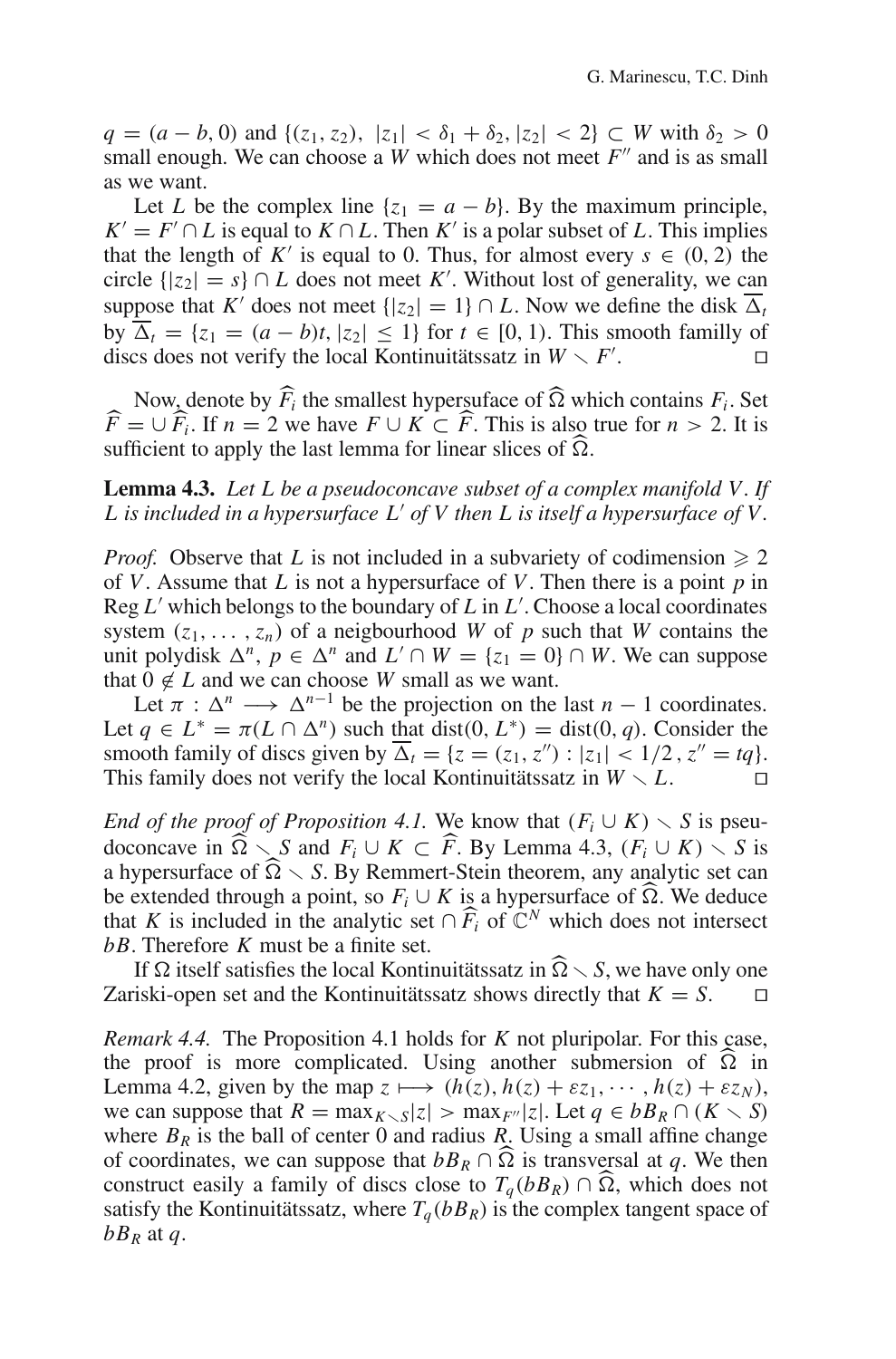*Proof of Theorem 1.3.* Let *X* be a hyperconcave end such that the exhaustion function  $\varphi$  is overall strictly plurisubharmonic. Let *X* be a smooth comple-<br>tion of *X*. Then  $\hat{X} \setminus X$  has a strictly pseudoconvex neighbourhood *V*. tion of *X*. Then  $\widehat{X} \setminus X$  has a strictly pseudoconvex neighbourhood *V*.<br>Based on Remmert's reduction theory Grauert [17, Satz 3, p. 338] showed Based on Remmert's reduction theory, Grauert [17, Satz 3, p. 338] showed that there exists a maximal compact analytic set *A* of *V*. (Note that, by definition, a maximal analytic set has dimension greater than one at each point.) Moreover, by [17, Satz 5, p. 340] there exist a normal Stein space *V* with at worst isolated singularities, a discrete set  $D \subset V'$  and a proper holomorphic map  $\pi : V \longrightarrow V'$ , biholomorphic between  $V \setminus A$  and  $V' \setminus D$ and with  $\pi(A) = D$ . That is, *A* can be blown down to the finite set *D*. Of course,  $\text{Sing}(V') \subset D$ .

The maximum principle for  $\varphi$  implies  $A \subset \widehat{X} \setminus X$ . Let  $\psi : V' \longrightarrow \infty$  on  $\mathbb{R}^p$  is given by  $\psi = \varphi \circ \pi^{-1}$  on  $V' \setminus D$  and  $\psi = -\infty$  on  $\pi(\widehat{Y} \setminus Y)$  $[-\infty,\infty)$  be given by  $\psi = \varphi \circ \pi^{-1}$  on  $V' \setminus D$  and  $\psi = -\infty$  on  $\pi(\widehat{X} \setminus X)$ .<br>Then  $\psi$  is a strictly plurisubharmonic function on  $V'$  by [7] and  $\pi(\widehat{Y} \setminus Y)$ . Then  $\psi$  is a strictly plurisubharmonic function on  $V'$  by [7] and  $\pi(\widehat{X} \setminus X)$  is a finite set Therefore is its pluripolar set. By Proposition 4.1,  $\pi(\widehat{X} \setminus X)$  is a finite set. Therefore  $\widehat{X} \setminus X$  consists of 4 and possibly a finite set  $D'$ . If X has a Stein cover  $\widehat{X} \setminus X$  consists of *A* and possibly a finite set *D*<sup>'</sup>. If *X* has a Stein cover, it follows from the Kontinuitätes at that  $\pi(\widehat{X} \setminus Y) = \text{Sing}(V')$ . Therefore it follows from the Kontinuitätssatz that  $\pi(\widehat{X} \setminus X) = \text{Sing}(V')$ . Therefore  $D' = \emptyset$  and  $D = \text{Sing}(V')$ .  $D' = \emptyset$  and  $D = \text{Sing}(V')$ . ).  $\Box$ 

*Remark 4.5.* If in Theorem 1.3 we suppose only that *X* admits a Zariskiopen dense set which is uniformized by a Stein manifold, we can prove in the same way, that  $\widehat{X} \setminus X$  is included in a hypersurface of  $\widehat{X}$ , i.e. *X* contains a Zariski-open dense set of  $\widehat{Y}$ a Zariski-open dense set of *X* .

#### **5. Extension of Nadel's theorems**

Our goal is to extend to dimension two Nadel's theorems [25]. The arithmetic quotients are, with a few exceptions, pseudoconcave manifolds carrying a positive line bundle. In this respect, Nadel [25] considered the realization as a quasiprojective manifold of a class of manifolds *X* with hyperconcave ends and of dimension greater than three. The method of Nadel is to compactify the manifold by the theorem of Rossi, and then to apply differential geometric methods, like the existence of Kähler-Einstein metric and the Schwarz-Pick lemma of Yau and Mok-Yau. Corollary 1.4 is a generalization of [25, Th. 0.2].

*Proof of Corollary 1.4.* The necessity of conditions (i) and (ii) is obvious, while the necessity of (iii) follows from a theorem of Griffiths [20, Th. I].

For the sufficiency, we need the embedding theorem of Andreotti-Tomassini [3, Th. 2, p. 97], [26, Lemma 2.1] (see also [2, Th. 4.1]). This theorem shows that condition (ii) implies the embedding of *X* as an open set in a smooth projective manifold *X*. We conclude by Theorem 1.3.  $\Box$ 

Our result pertains to the work of Nadel and Tsuji [26] which generalizes the compactification of arithmetic quotients of any rank, by showing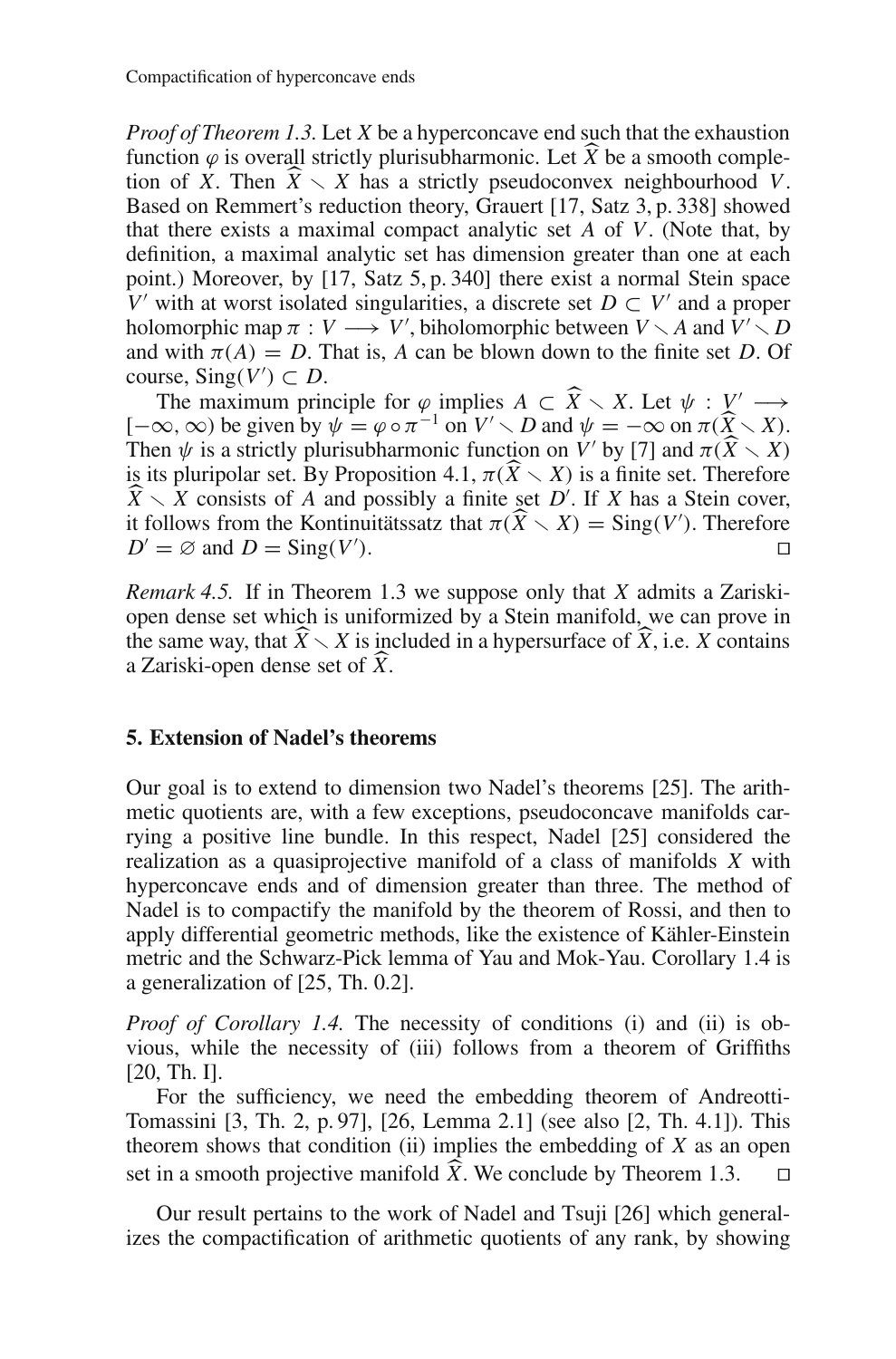that certain pseudoconcave manifolds are quasi-projective. In dimension two their condition coincides with hyperconcavity. Corollary 1.4 yields an extension of their theorem in dimension two, together with a completely complex-analytic proof of the compactification of arithmetic quotients.

As a consequence of Corollary 1.4 we also get a slightly stronger form of [35, Main Theorem] (also noted by Nadel in dimension greater than three):

**Corollary 5.1.** *Let X be a complete Kähler manifold of finite volume and bounded negative sectional curvature. If dim*  $X \geq 2$ *, X is biholomorphic to a quasiprojective manifold which can be compactified to a Moishezon space by adding finitely many singular points.*

*Proof.* Indeed, the same argument as in [35] or [26, §3] shows, with the help of the Busemann function, that *X* is hyper 1-concave. Moreover, the negativity of the curvature implies that the canonical bundle  $K_X$  is positive and the universal cover of *X* is Stein.

We show that the positivity of  $K_X$  implies the ring  $\bigoplus_{k>0} H^0(X, K_X^k)$ separates points and gives local coordinates everywhere on *X*. If  $\varphi$  denotes  $\Phi$  exhaustion function of *X*,  $\sqrt{-1}(A\Theta(K_X) + \partial \overline{\partial}(-\log(-\varphi)))$ , *A*  $\gg$  1, is a complete Kähler metric on *X*, where  $\Theta(K_X)$  is the curvature of  $K_X$ . By the  $L^2$  estimates with singular weights for positive line bundles (see e.g. Demailly [10]) our contention follows. We can thus apply Corollary 1.4.  $\square$ 

In the same vein as in Corollary 1.4, we can show that Nadel's main result [25, Th. 0.1] holds in dimension two. Namely, let *X* be a connected Moishezon, hyper 1-concave manifold of dimension  $n \geq 2$ , which can be covered by Zariski-open sets uniformized by Stein manifolds. Then *X* can be compactified by adding finitely many points to a compact Moishezon space.

We close the section with one more result about embedding of hyper 1-concave manifolds. Generalizing the Andreotti-Tomassini theorem, Andreotti-Siu [2, Th. 7.1] show that a strongly 1- concave manifold *X* of  $\dim X \geq 3$  can be embedded in the projective space, if it admits a line bundle *E* such that  $\bigoplus_{k>0} H^0(X, E^k)$  gives local coordinates on a sufficiently large compact of *X*. The proof is based on techniques of extending analytic sheaves. Moreover, they show through an example [2, p. 267–70] that the result breaks down in dimension two. We prove now however, that if we impose the condition of hyperconcavity, the result occurs also in dimension two. Here  $\varphi$  and *b* have the same meaning as in Definition 1.1.

**Proposition 5.2.** Let X be a hyper 1-concave manifold of dimension  $n \ge 2$ . *Let c be a real number such that c* < *b. Assume there is a line bundle E over*  $X' = \{\varphi > c\}$  *such that the ring*  $\bigoplus_{k>0} H^0(X', E^k)$  *gives local coordinates on X . Then X is biholomorphic to an open subset of a projective manifold.*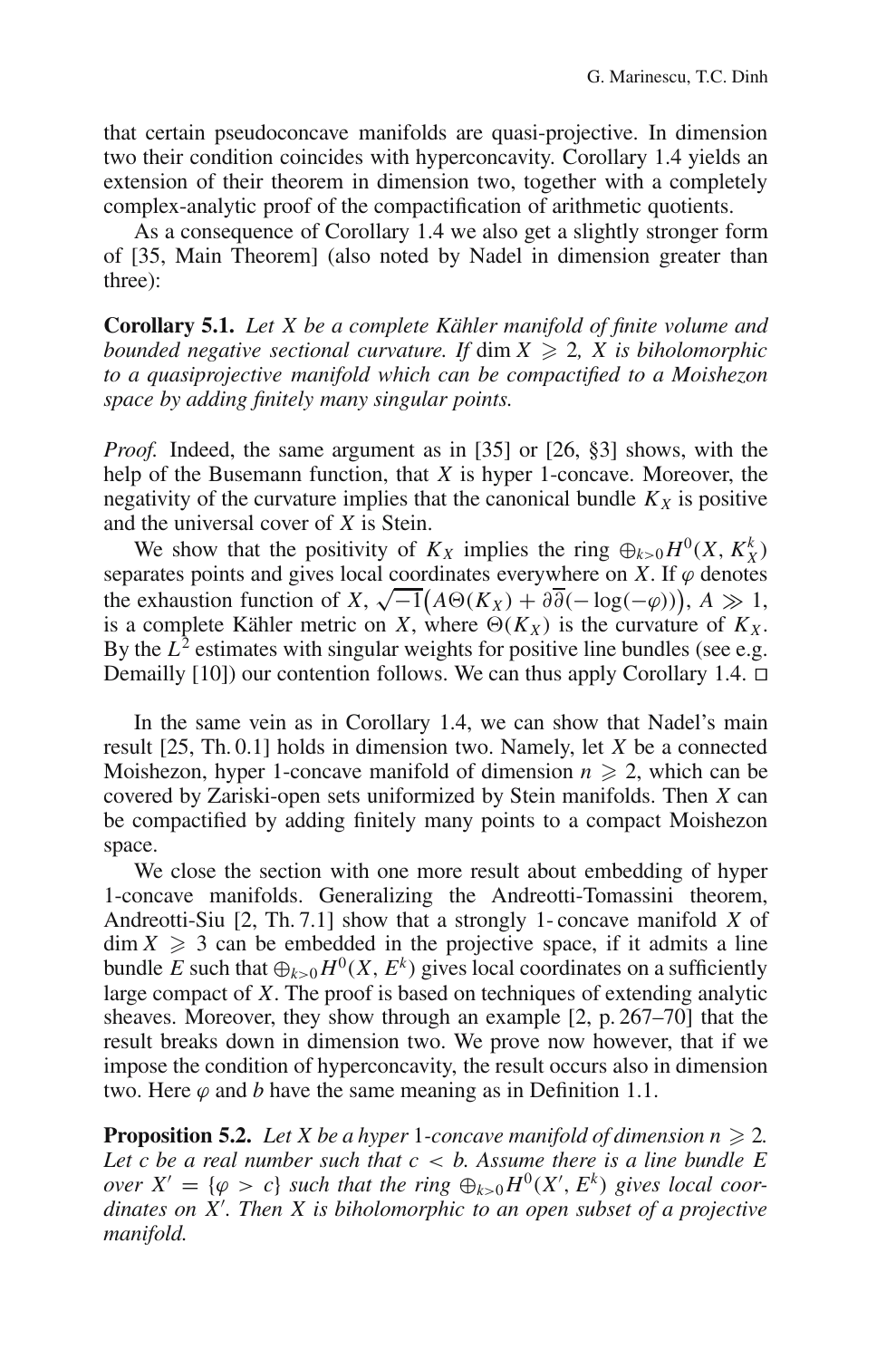*Proof.* By Theorem 1.2, *X* is an open subset of a variety  $\overline{X}$  with isolated singularities Moreover  $\hat{X} \setminus Y'$  is a Stein space. Replacing c by a c' such that singularities. Moreover  $\widehat{X} \setminus X'$  is a Stein space. Replacing *c* by a *c'* such that  $c < c' < b$  we can suppose that there are holomorphic sections  $s_0, \ldots, s_m$  of  $H^0(X', E^k)$  which give local coordinates of X' where k is big enough. We can define a holomorphic map  $\pi : X' \longrightarrow \mathbb{P}^m$  by  $\pi(z) = [s_0(z) : \cdots : s_m(z)].$ Then  $\pi$  gives a local immersion of *X'* in  $\mathbb{P}^m$ . Since  $\widehat{X} \setminus X'$  is embeddable in an euclidian space, a theorem of Dolbeault-Henkin-Sarkis [12, 31] implies an euclidian space, a theorem of Dolbeault-Henkin-Sarkis [12,31] implies that  $\pi$  can be extended to a meromorphic map from  $\widehat{X}$  into  $\mathbb{P}^m$ .<br>
Denote by Z the set consisting of the singular points of  $\widehat{X}$ 

Denote by *Z* the set consisting of the singular points of *X*, the points indeterminacy of  $\pi$  and the critical points of  $\pi$ . Then *Z* is a connact of indeterminacy of  $\pi$  and the critical points of  $\pi$ . Then *Z* is a compact analytic subset of  $\widehat{X} \setminus X'$ . Since  $\widehat{X} \setminus X'$  is Stein space, *Z* is a finite set. The map  $\pi$  gives local immersion of  $\widehat{X} \setminus Z$  in  $\mathbb{P}^m$ . Let *H* be the hyperplane line<br>bundle of  $\mathbb{P}^m$  and set  $I = \pi^*(H)$ . Then *I* is a positive line bundle of  $\widehat{X} \setminus Z$ bundle of  $\mathbb{P}^m$  and set  $L = \pi^*(H)$ . Then *L* is a positive line bundle of  $\widehat{X} \setminus Z$ .<br>In particular *L* is positive on  $X \setminus Z$  and by a theorem of Shiffman [33] In particular *L* is positive on  $X \setminus Z$  and by a theorem of Shiffman [33] extends to a positive line bundle on *X*. By the argument in the proof of Corollary 5.1, we show that  $\bigoplus_{k>0} H^0(X, L^k \otimes K_X)$  separates points and gives local coordinates on *X*. By [26, Lemma 2.1] *X* is biholomorphic to an open subset of a projective manifold.

Acknowledgements. We thank Professors Mihnea Coltoiu and Bo Berndtsson for discussions and constant encouragement and Professor Jürgen Leiterer for hospitality during the preparation of this paper. We are grateful the referee for helpful suggestions.

#### **References**

- 1. Andreotti, A., Grauert, H.: Théorème de finitude pour la cohomologie des espaces complexes. Bull. Soc. Math. Fr. **90**, 193–259 (1962)
- 2. Andreotti, A., Siu, Y.T.: Projective embeddings of pseudoconcave spaces. Ann. Sc. Norm. Super. Pisa **24**, 231–278 (1970)
- 3. Andreotti, A., Tomassini, G.: Some remarks on pseudoconcave manifolds. Essays on Topology and Related Topics dedicated to G. de Rham, A. Haeflinger, R. Narasimhan, eds., pp. 85–104. Springer 1970
- 4. Andreotti, A., Vesentini, E.: Carleman estimates for the Laplace-Beltrami equation on complex manifolds. Publ. Math., Inst. Hautes Étud. Sci. **25**, 81–130 (1965)
- 5. Berndtsson, B.: A simple proof of an  $L^2$ -estimate for  $\overline{\partial}$  on complete Kähler manifolds. Preprint 1992, personal communication
- 6. Burns, D.M.: Global behavior of some tangential Cauchy-Riemann equations. Partial differential equations and geometry (Proc. Conf., Park City, Utah 1977), Lect. Notes Pure Appl. Math., vol. 48, pp. 51–56. New York: Dekker 1979
- 7. Coltoiu, M., Mihalache, N.: Strongly plurisubharmonic exhaustion functions on 1-convex spaces. Math. Ann. **270**, 63–68 (1985)
- 8. Coltoiu, M., Tibăr, M.: Steinness of the universal covering of the complement of a 2-dimensional complex singularity. Math. Ann. **326**, 95–104 (2003)
- 9. Boutet de Monvel, L.: Intégration des equations de Cauchy–Riemann induites formelles. Séminaire Goulaouic–Lions–Schwartz, 1974–75, Exposé No. 9.
- 10. Demailly, J.-P.: *L*<sup>2</sup> vanishing theorems for positive line bundles and adjunction theory. Transcendental methods in algebraic geometry (Cetraro 1994). Lect. Notes Math., vol. 1646, pp. 1–97. Berlin: Springer 1996
- 11. Dloussky, G.: Colmatage de surfaces holomorphes et classification des surfaces compactes. Ann. Inst. Fourier **43**, 713–741 (1993)